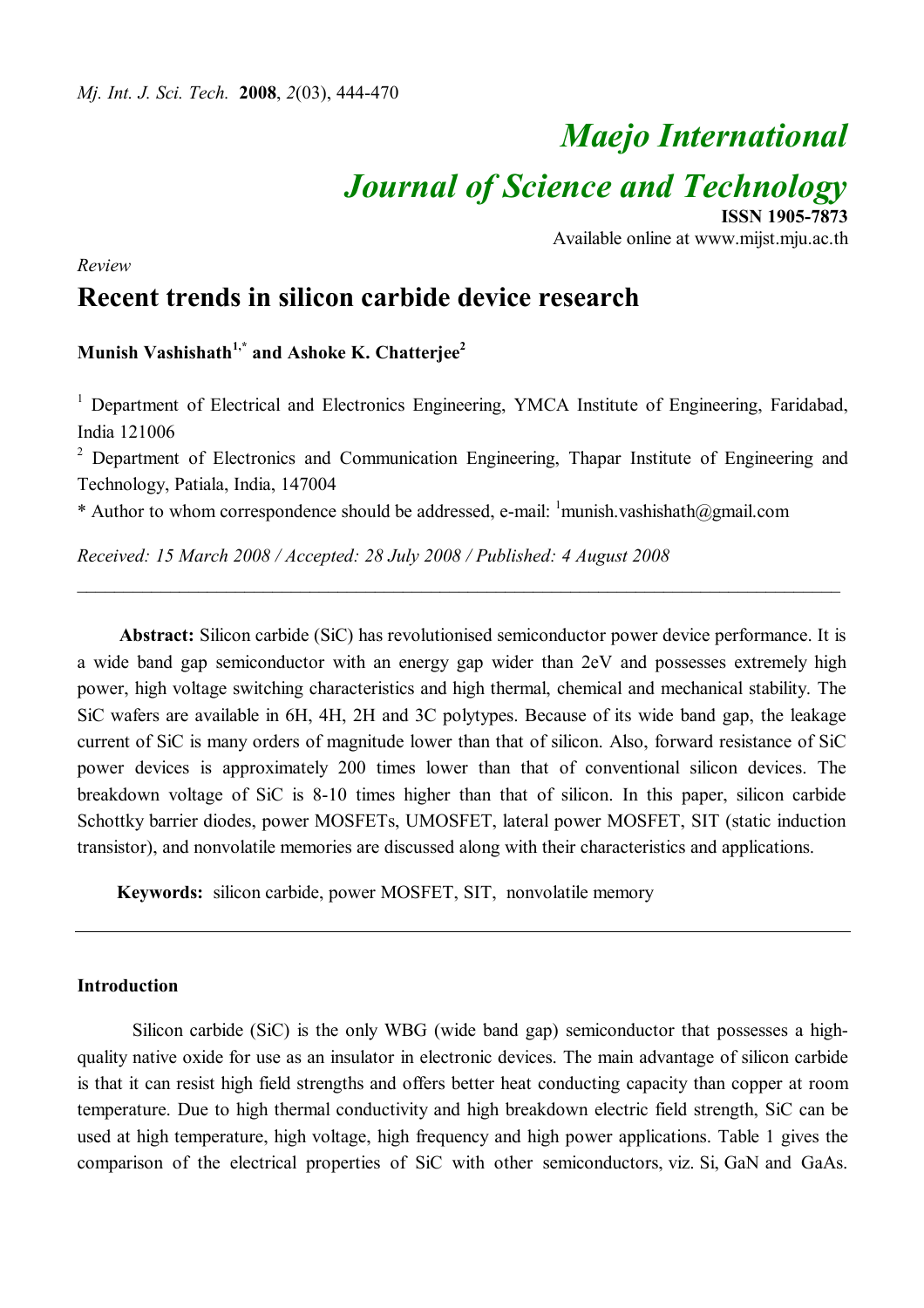|                                                                                        | Si              | GaAs            | GaN          | 6H-SiC          | 4H-SiC         | $3C-SiC$  |
|----------------------------------------------------------------------------------------|-----------------|-----------------|--------------|-----------------|----------------|-----------|
| Bandgap (eV)                                                                           | 1.1             | 1.142           | 3.39         | 3               | 3.26           | 2.2       |
| Breakdown field<br>@ $10^{17}$ cm <sup>-3</sup> (MV/cm)                                | 0.6             | 0.6             | 3.3          | 3.2             | 3.0            | 1.5       |
| Electron mobility<br>$\omega$ 10 <sup>16</sup> cm <sup>-3</sup> (cm <sup>2</sup> /V-s) | 1100            | 6000            | 1000         | 370             | 800            | 750       |
| Hole mobility $@10^{16}$ cm <sup>-3</sup><br>$(cm^2/V-s)$                              | 420             | 320             | 200          | 90              | 115            | 40        |
| Saturated electron drift<br>velocity $\text{(cm/s)}$                                   | 10 <sup>7</sup> | 10 <sup>7</sup> | $2.5x10^{7}$ | $2x10^7$        | $2x10^7$       | $2.x10^7$ |
| Intrinsic concentration, $n_i$<br>$\text{(cm}^3\text{)}$                               | $1.5x10^{10}$   | $1.9x 10^{-10}$ | $2.1x10^{6}$ | $2.3x\,10^{-6}$ | $8.2x 10^{-9}$ | 6.9       |
| Thermal conductivity                                                                   | 1.5             | 0.55            | 1.3          | 4.9             | 4.9            | 5         |

 **Table 1.** Comparison of electronic properties of SiC with Si, GaAs and GaN

(After R. Y. Lakhshman, MS Thesis, Mississippi State University, 2001, Ref. 8)

Thermal oxidation of SiC produces a layer of  $SiO<sub>2</sub>$  on the surface while the carbon atoms from the SiC form CO, which escapes as gas. Thus, it is possible to make all devices found in silicon IC technology in SiC, including high quality, stable MOS transistors and MOS integrated circuits. Examples of WBG semiconductors are: gallium nitride (GaN,  $E_G=3.4$ eV), aluminum nitride (AlN,  $E_G=6.2$ eV) and silicon carbide (SiC, EG between 2.2-3.25 eV depending on the polytype used). SiC is so thermally stable that dopant impurities cannot be diffused at any reasonable temperature. Finally, SiC is the only compound semiconductor which can be thermally oxidised to form a high quality native oxide  $(SiO<sub>2</sub>)$ . Although SiC offers substantial advantages over silicon, it is still immature as a semiconductor material. The main limitations of the technology are in the area of crystal growth.

In 1955, a laboratory simulation process for growing SiC crystals was developed by J. A. Lely [1]. In the Lely process, the nucleation of individual crystals are uncontrolled and the resulting crystals are randomly sized hexagonal-shaped a-SiC platelets. In 1978, Tairov and Tsvetkov [2] introduced the growth of SiC single crystals by the vapour transport process.

In 1983, Ziegler [3] introduced the modified sublimation process for growing SiC single crystals. In 1987, a research group under R. F. Davis at North Carolina State University (NCSU) announced a modification to the original Lely sublimation process [4]. In this modified process, only one large crystal is grown and this crystal consists of a single polytype. In this process, which is the basis of current commercial systems, a charge of polycrystalline SiC is heated in a graphite crucible containing argon at 200 Pa.

In 1987, the students from the NCSU group founded a small company, Cree Research, to produce silicon carbide commercially. Single crystal SiC forms in the hexagonal lattice, with alternating hexagonal planes of silicon and carbon atoms. Each silicon atom bonds to four nearest-neighbouring carbon atoms and each carbon atom is attached to four nearest-neighbouring silicon atoms. Doping of silicon carbide can be done during epitaxial layer growth or after crystal growth by ion implantation.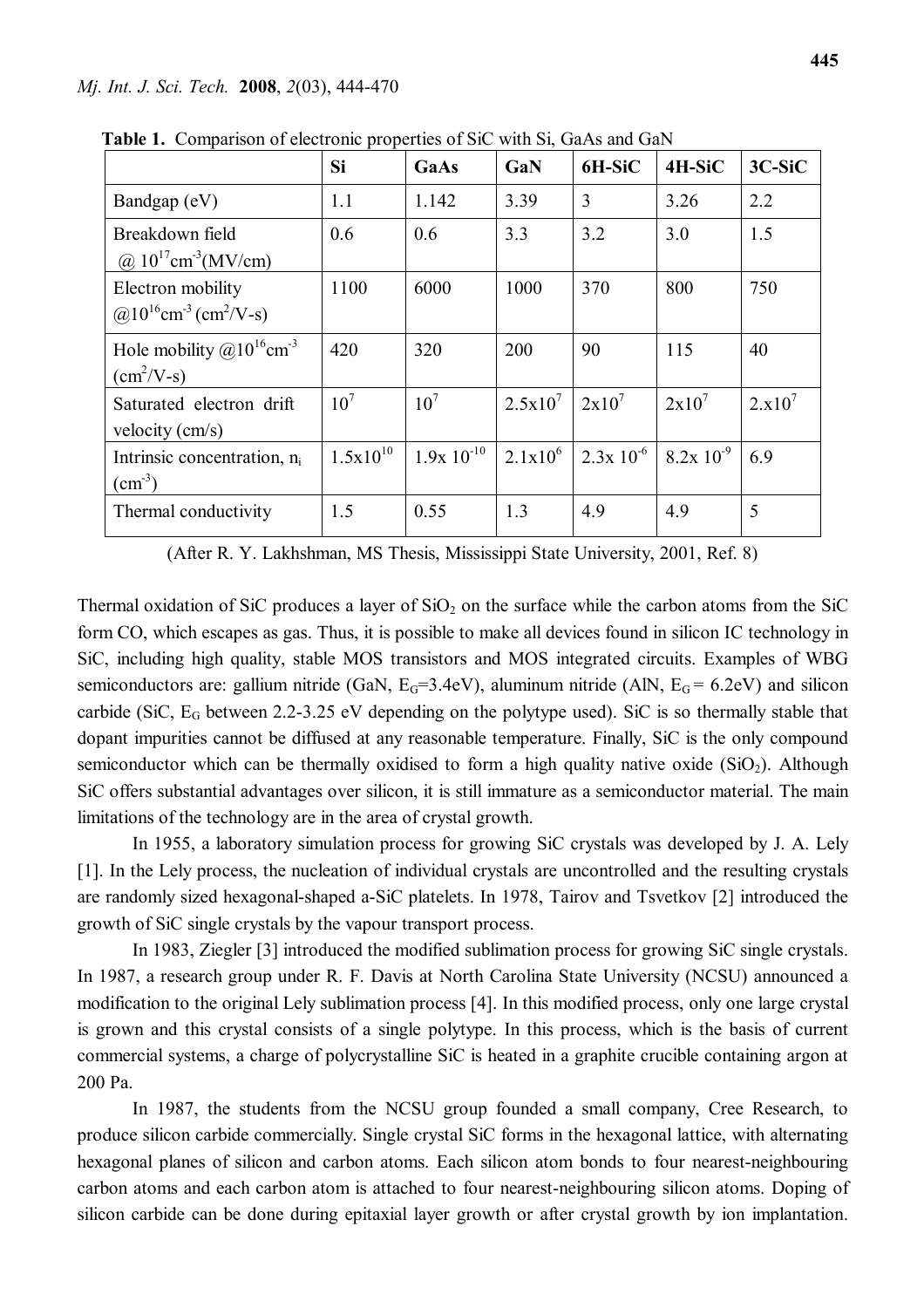But ion-implantation is normally used because of lower quality due to crystal damages created during ion bombardment than doped epilayers. The first step in making silicon carbide semiconductor devices is to grow the epitaxial layer using a process called chemical vapour deposition (CVD). The silicon carbide epilayers are produced in the CVD process by thermally decomposing silicon and carbon source gases (called precursors) onto boule-derived SiC substrates.

The SiC lattice consists of alternating planes of silicon and carbon atoms, and the stacking sequence of these planes defines different polytypes of the material identified by the repeating distance of the stacking sequence (e.g. 3C,4H & 6H). The lattice constant in the basal plane is virtually identical for all polytypes, but important electrical properties such as band gap energy, electron mobility and critical field differ significantly between the polytypes [5-7].

The electrical properties are changed by adding impurities and the impurity elements affect the electrical properties. The control over the impurity addition in CVD SiC epilayers is very limited. This leads to difficulties over the control of unintentional impurities, which makes it difficult to control and achieve the desired epilayer thickness. The other method of doping silicon carbide is selective doping after epitaxial layer formation. The selective doping is accomplished by ion implantation; the diffusion coefficients of aluminium and nitrogen are so low that diffusion in silicon carbide is impossible. Diffusion in SiC at high temperatures produces significant surface damage. Successful fabrication of implanted layers in SiC depends on the proper choice of implant anneal conditions. Implant activation typically requires annealing at temperatures between 1000 and 1700 °C.

Chemical etching is impractical owing to the high chemical stability of SiC and selective etching is accomplished by reactive ion etching (RIE) using fluorinated gases. SiC offers significant advantages for power electronics applications such as lamp ballasts, motor control, medical electronics, automotive electronics, high-density high-frequency power supplies and smart-power application-specific integrated circuits.

There are a number of possible crystal structures. These are 2H, 3C, 4H and 6H; but the most important are 3C, 4H and 6H. These structures differ by band gap energy, carrier mobility and breakdown field. For example, the energy gaps are 2.2, 3.26 and 3.0 eV for 3C, 4H and 6H-SiC respectively.

In this paper silicon carbide Schottky barrier diode, power MOSFET, lateral power MOSFET, static induction transistor and nonvolatile memory are discussed along with their characteristics, uses, structures and applications. Table 2 gives performance details of commercially available silicon carbidebased devices which are developed by Purdue Group, Cree Group, Rutgers/USCI and Denso Group.

# **Silicon Carbide Schottky Barrier Diode**

Schottky barrier diodes (SBD) are unipolar devices, i.e. they do not inject minority carriers into a neutral region as do PN diodes. Since there is no minority charge storage, the turn of event is fast and the transient reverse current is small. As a result, the switching energy dissipated during turn-off is minimal. Hence, Schottky diodes eliminate the switching losses. SiC Schottky barrier diodes are attractive because the breakdown field of SiC is 8 to 10 times higher than for silicon. Hence, these are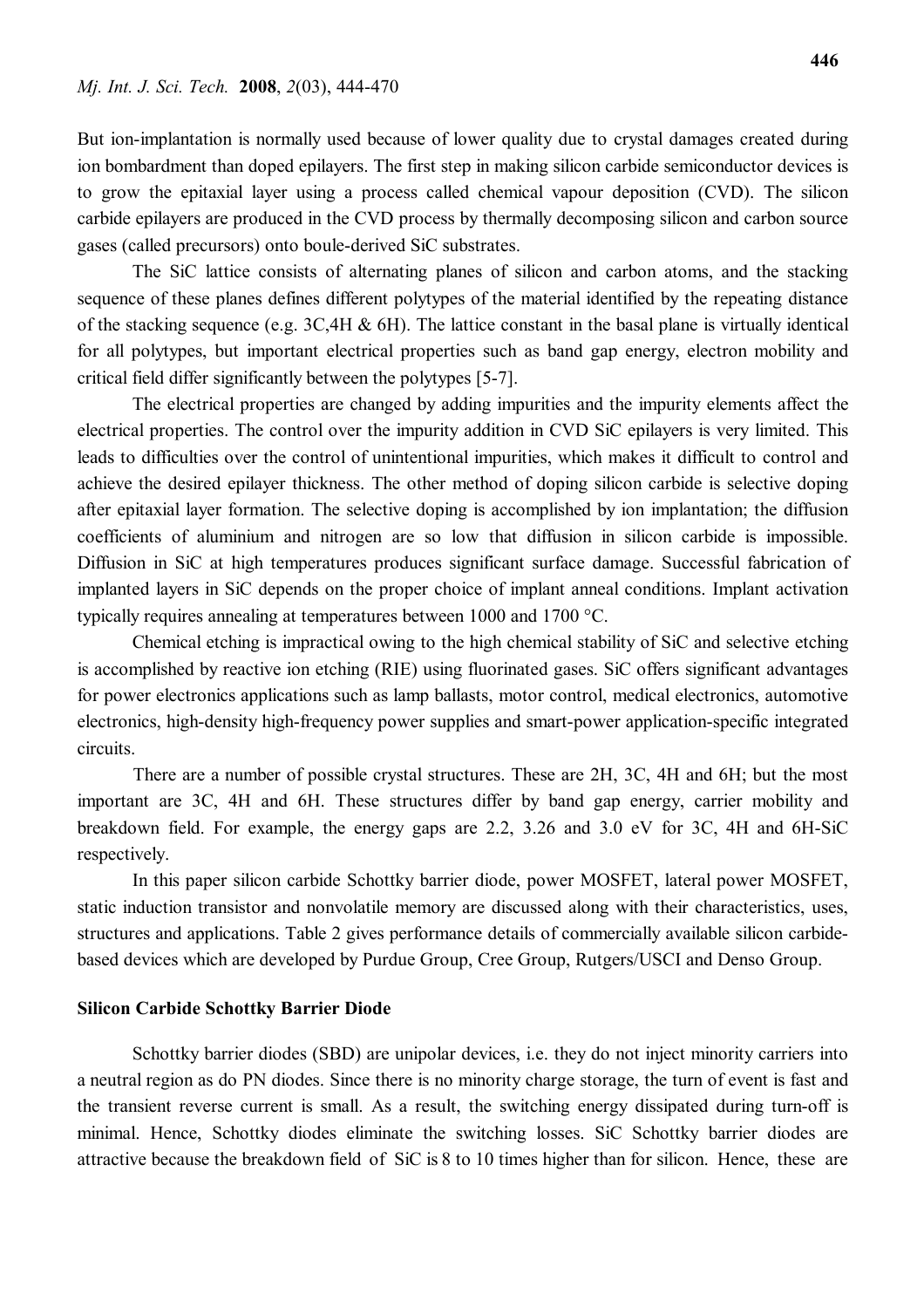#### *Mj. Int. J. Sci. Tech.* **2008**, *2*(03), 444-470

| <b>Diode</b>   |                                |                                           |                                                                         |                                                       |                             |  |  |  |  |  |
|----------------|--------------------------------|-------------------------------------------|-------------------------------------------------------------------------|-------------------------------------------------------|-----------------------------|--|--|--|--|--|
| Sr.<br>No.     | <b>Fabricated Device</b>       | <b>Blocking</b><br><b>Voltage</b><br>(KV) | <b>Specific</b><br><b>on</b><br>resistance<br>$m\Omega$ cm <sup>2</sup> | <b>Figure</b><br>of<br>merit<br>(MW/cm <sup>2</sup> ) | <b>Device Fabricated By</b> |  |  |  |  |  |
| 1              | <b>Schottky Barrier Diodes</b> | 4.9                                       | 43                                                                      | 558                                                   | Purdue Group                |  |  |  |  |  |
| 2              | JBS Diode (4H)                 | 5.96                                      | 24<br>1,480                                                             |                                                       | Rutgers                     |  |  |  |  |  |
| $\overline{3}$ | Schottky Diode (4H)            | 10.8                                      | 97                                                                      | 1,202                                                 | Rutgers / USCI              |  |  |  |  |  |
| $\overline{4}$ | MPS Diode (4H)                 | 4.38                                      | 20.7                                                                    | 928                                                   | Rutgers / USCI              |  |  |  |  |  |
| 5              | MPS Diode (4H)                 | 1.5                                       | 10                                                                      | 225                                                   | Cree, Inc.                  |  |  |  |  |  |
| <b>MOSFETs</b> |                                |                                           |                                                                         |                                                       |                             |  |  |  |  |  |
| 1              | DMOSFET (6H)                   | .760                                      | 125                                                                     | 4.62                                                  | Purdue Group (1996)         |  |  |  |  |  |
| $\overline{2}$ | <b>DMOSFET</b>                 | .350                                      | 18                                                                      | 6.81                                                  | <b>NCSU</b> (1997)          |  |  |  |  |  |
| 3              | <b>DMOSFET</b> (4H)            | 2.4                                       | 42                                                                      | 137                                                   | Cree, Inc.                  |  |  |  |  |  |
| $\overline{4}$ | <b>UMOSFET</b>                 | 1.41                                      | 275                                                                     | 7.2                                                   | Cree Group (1997)           |  |  |  |  |  |
| 5              | <b>IOP-UMOSFET (4H)</b>        | 1.4                                       | 15.7                                                                    | 125                                                   | Purdue Group (1998)         |  |  |  |  |  |
| 6              | <b>UMOSAFET</b>                | .45                                       | 10.9                                                                    | 18.6                                                  | Denso Group (1997)          |  |  |  |  |  |

**Table 2.** The best-reported SiC based power devices such as Schottky barrier diodes and power MOSFETS [83] fabricated and tested by different groups

capable of operation at much higher temperatures than silicon devices. Purdue University fabricated the 1700V 4H-SiC Schottky barrier diode using both Ni and Ti as Schottky metals. Figure 1 shows the cross section of SBD. The N-layer is 10-13 microns thick.

The semiconductor under the edges of the Schottky contact is implanted with boron. Under reverse bias this produces a region containing a large density of deep levels that serve as charge trapping centres and accumulate a distributed charge that reduces the electric field crowding at the edges of Schottky contact [9]. The Schottky metal is covered with 1 micron of gold metallisation to reduce spreading resistance of the Schottky contact and the backside ohmic contact is formed by annealed nickel.



**Figure 1.** Cross section of SBD (After A. Itoh et al., Ref. 9)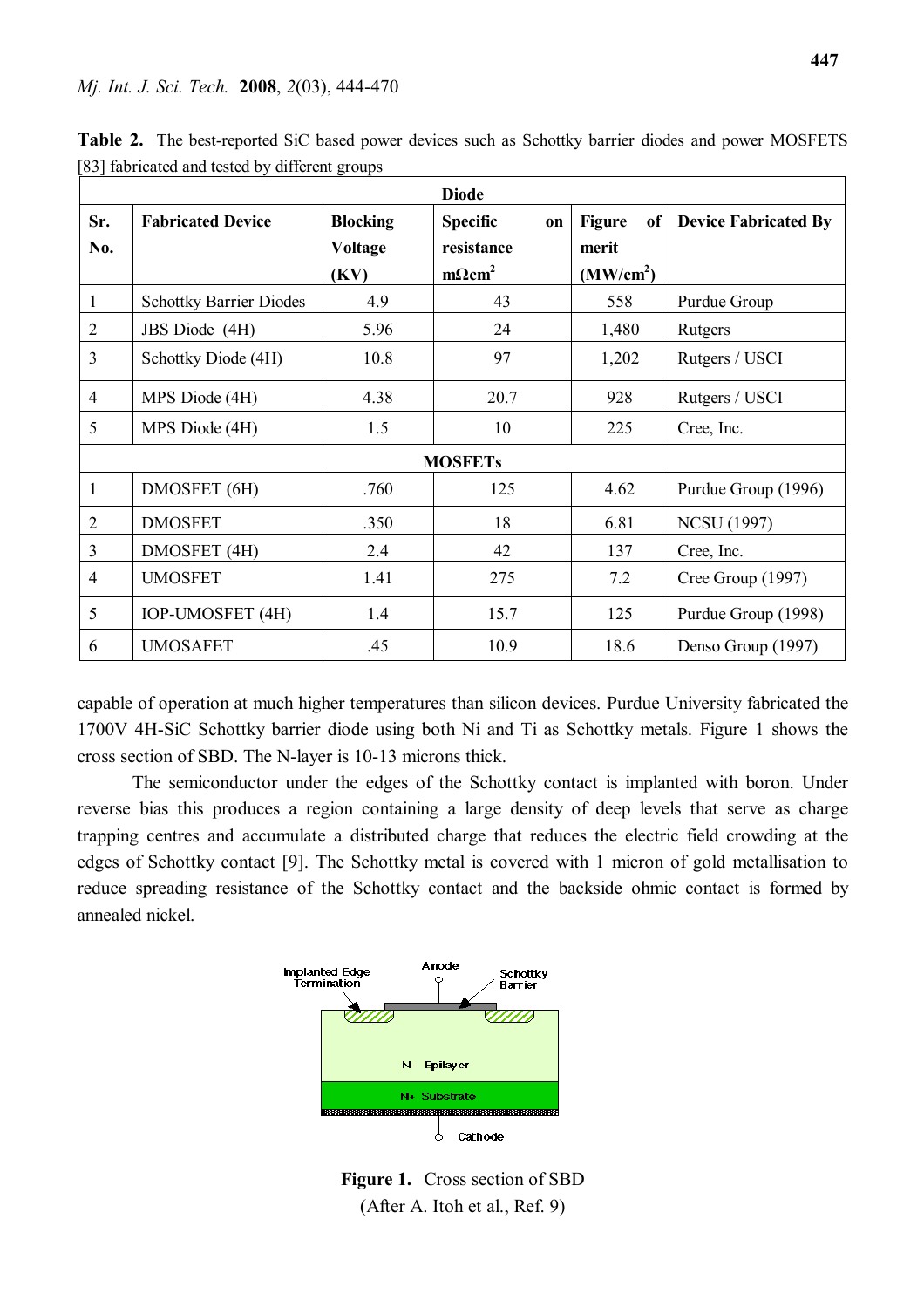Figure 2 shows the forward and reverse (V-I) characteristics for the Ti and Ni contacted SBD. The barrier heights for Ti and Ni on 4H-SiC at room temperature are 0.8 eV and 1.3 eV respectively and the lower barrier Ti gives lower forward voltage drop but higher leakage current as compared to the Ni barrier. The reverse blocking voltages are 1500 and 1720 volts respectively.



**Figure 2.** Forward and reverse (V-I) characteristics of SBD with Ti and Ni (After A. Itoh et al., Ref. 9)

#### *Status of SiC based Schottky barrier diodes*

In 1996, 4H-SiC Schottky barrier diodes having 1400 V with forward current densities over 700  $A/cm<sup>2</sup>$  at 2 V were demonstrated [10]. In this paper, the Schottky rectifier consists of an N+ doped substrate (thickness  $\sim$ 11 mil) with back-side ohmic contact, a lightly doped ( $1x10^{16}$  cm<sup>-3</sup>) epitaxial drift layer (thickness  $\sim$ 10  $\mu$ m), and a top-side Schottky contact with a high-resistivity edge termination. The Schottky diode is fabricated by evaporating a high work function metal such as titanium, nickel, or gold, onto the epitaxial layer to form the Schottky contact and by depositing an ohmic contact metal onto the back of the N+ substrate.

In 1997, the results obtained with limited area amorphisation by argon ion-implantation at the periphery of 6H SiC Schottky barrier diodes were reported [11]. A variety of edge termination structures based upon the amorphised implanted region were studied during this work. The termination structures were fabricated using a three-mask process to create a high resistivity layer at the periphery of the device formed by using high dose argon ion-implantation with its position and area defined using a photoresist mask. It was established that, for obtaining a high breakdown voltage, the high resistivity layer should be in contact with the Schottky metal. It was demonstrated that only 50µm of the implant region is required at the periphery to obtain ideal plane parallel breakdown voltages. The leakage current at small reverse bias voltages was found to be directly proportional to the implant area.

In 2000, an accurate modeling and complete parameter extraction of the forward characteristics of the Ni/6H SiC Schottky barrier diodes (SBD) for high level current densities were presented [12]. The model took into account the high level injection effects of the excess majority carriers and current dependence of the series resistance. Direct extraction of the large bias SBD parameters was carried out. A very good agreement between the simulated forward curves using extracted parameters and measured data up to 500  $A/cm<sup>2</sup>$  was obtained.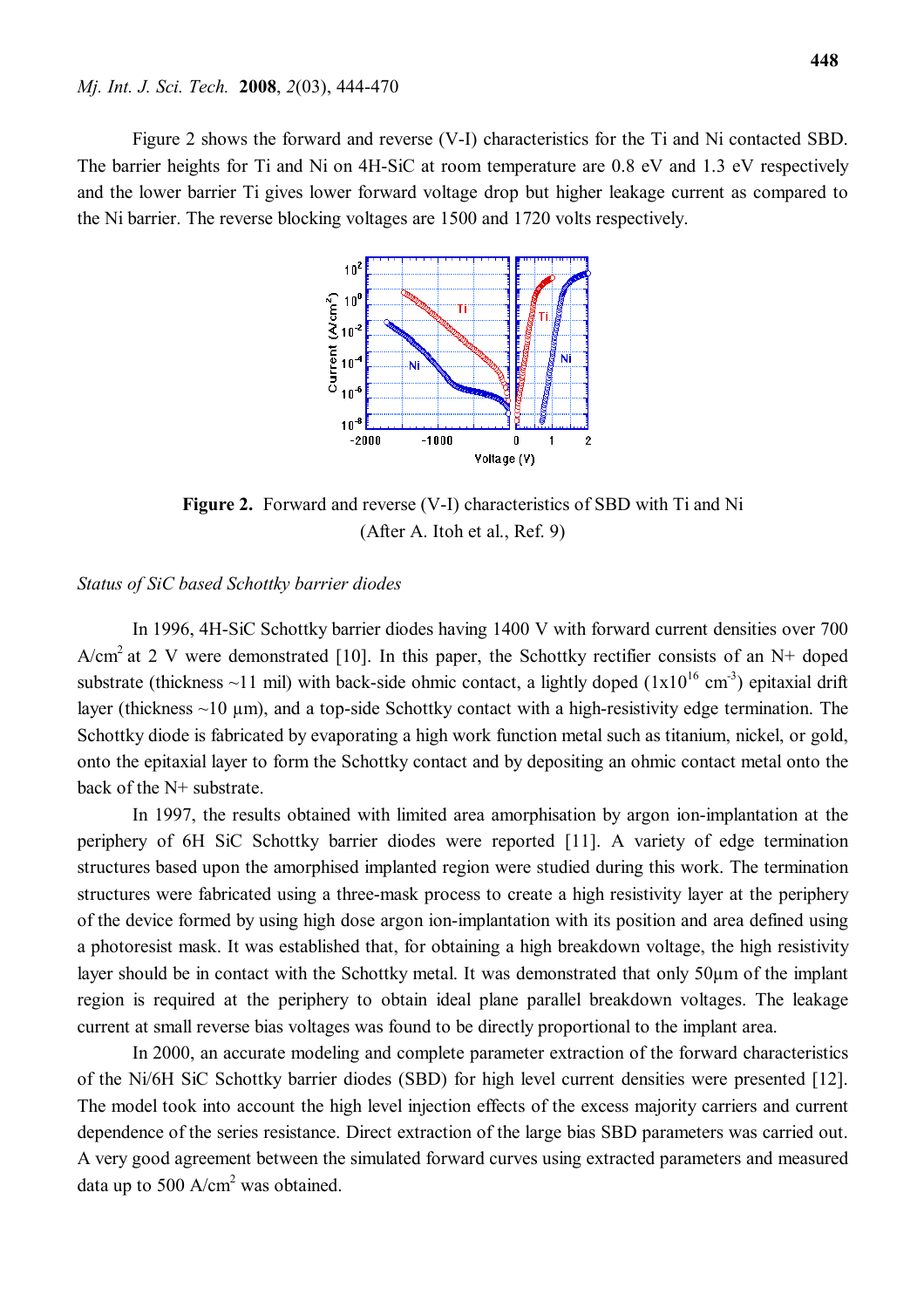In 2001, the static and dynamic characteristics of large-area, high-voltage 4H-SiC Schottky barrier diodes were presented [13]. This device achieved the breakdown voltage greater than 1200 V and a forward current of 6 A, and enabled the use of SiC Schottky diodes in practical switching circuits.

In 2001, accurate modelling and parameter extraction for 6H-SiC Schottky barrier diodes with nearly ideal breakdown voltage were demonstrated [14]. Ni Schottky rectifiers on 2.7x10<sup>16</sup> cm<sup>-3</sup> n-type 6H-SiC epilayer using an effective edge termination based on an oxide ramp profile around the Schottky contact got experimented and simulated. Several anneals of the Schottky contacts were experimented. In particular, the diodes annealed at 900 °C showed excellent reverse characteristics with a nearly ideal breakdown at about 800 V. In this work the device simulation was performed in MEDICI simulator.

In 2001, the use of thermally evaporated Ti Schottky barrier diodes on n type 6H SiC was fabricated [15]. They showed good rectification characteristics at room temperature. These diodes demonstrated a low reverse leakage current of below  $1x10^{-4}$  A/cm<sup>2</sup>. Using neon implantation to form edge termination improved the breakdown voltage up to 800 V.

In 2002, a new junction termination structure named guard ring assisted RESURF was proposed [16]. The structure maintained a stable and high breakdown voltage without being influenced by the deviation of impurity dose in the RESURF layer or by parasitic charge. The GRA-RESURF structure was adopted on 600-V range 4H-SiC Schottky barrier diodes and achieved high breakdown voltages with a good production yield in a wide range of implanted dose from  $1x10^{13}$  to  $5x10^{13}$  cm<sup>-2</sup>. Comparison of various termination structures was also discussed in this paper.

In 2003, the breakdown voltage of 10 kV based on a 115 $\mu$ m n-type epilayer doped to 5.6x10<sup>14</sup> cm<sup>-3</sup> through the use of a multistep junction termination extension was demonstrated on 6H silicon carbide wafer [17]. A current density of 48  $A/cm<sup>2</sup>$  was achieved with a forward voltage drop of 6V.

In 2004, the effect of different mechanism on the characteristics of silicon carbide characteristics was discussed [18]. In this paper, a number of experiments demonstrated that the Schottky barrier height for metal-SiC is different from the theoretical prediction. On the basis of non-uniform barrier height assumption for metal-SiC contact, a numerical simulation with 2D simulator MEDICI was performed in this paper. The simulation results showed that the model matches the experimental data very well. Patch defects make the Schottky-barrier height decrease. This may give a reasonable explanation for the non-ideal behaviours observed from many experiments. The effect of interface state density on Schottky barrier height was also discussed.

In 2005, high-voltage and low-loss 4H–SiC Schottky barrier diodes with a performance close to the theoretical limit using a Mo contact annealed at high-temperature were fabricated [19]. Hightemperature annealing for the Mo contact was found to be effective in controlling the Schottky-barrier height at 1.2–1.3 eV without degradation of n-factor and reverse characteristics. Breakdown voltage of 4.15 kV, specific on-resistance of 9.07 m $\Omega$ cm<sup>2</sup> and figure of merit of 1898 MW/cm<sup>2</sup> were achieved and also obtained were a 9 mm<sup>2</sup> Mo-4H-SiC SBD with breakdown voltage of 4.40 kV and specific onresistance of 12.20 m $\Omega$ cm<sup>2</sup> in this paper.

In 2005, the performance of the commercially available and recently fabricated Schottky barrier diode of breakdown voltage of 1.2 kV was compared with the Si diodes at high temperature [20]. It was found that for a rated breakdown voltage of 1.2 kV, SiC Schottky diodes offer better performances in terms of switching time and recovery charge than PN-Si ultra-fast diodes, although they show slightly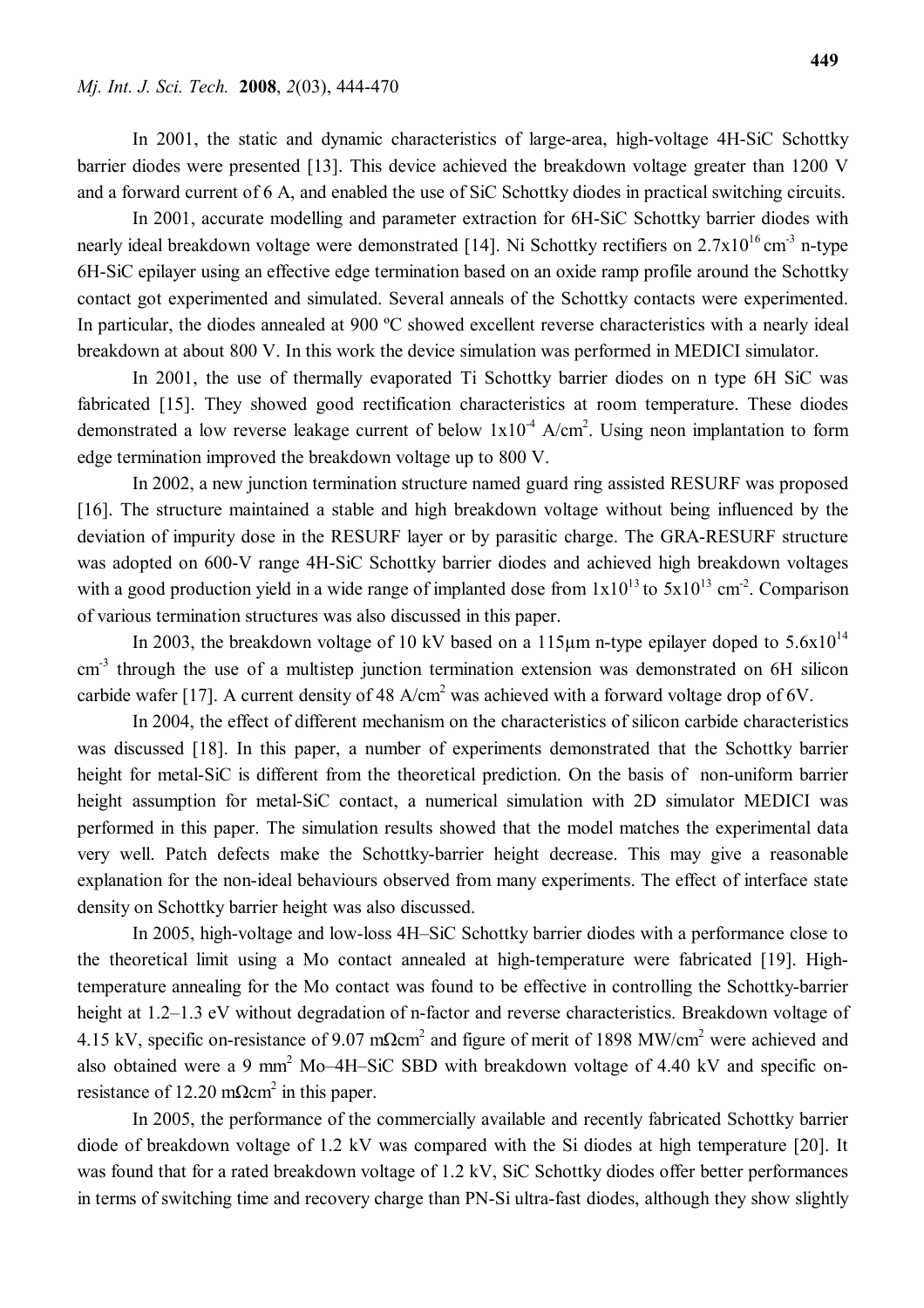higher forward voltage drops. Lower reverse leakage current was obtained using Ni instead of Ti for the Schottky contact.

In 2006, a new high voltage 4H-SiC SBD structure for monolithic microwave integrated circuit (MMIC) applications was proposed [21]. It employed one or more floating metal rings (FMR) which work in a similar fashion to guard rings. The influence of FMR structure on the breakdown voltage and cut-off frequencies of the SBD was studied by numerical device modeling. As compared to the one without ring, about 107% and 134% improvement in breakdown voltage while only about 17% and 25% decrease in cut-off frequencies was achieved in SBD with one and two rings.

## **Power MOSFET**

Power switches can be considered as the heart of all power electronic systems. The increased power capabilities, ease of control, and reduced costs of power switches have made power electronic systems affordable in a large number of applications. The first power switches were thyristors and bipolar transistors. Thyristors were used in higher power systems because their ratings were scaled at a faster pace than bipolar transistors. Bipolar transistors were favoured for low and medium power applications because of their faster switching capability. The rating of these devices grew steadily until the late 1970s, the years in which the first power MOSFETs were introduced. Since the introduction of the first power MOSFETs, Si power MOSFETs have been immensely improved and have become the dominant device technology since 1980s for many applications for many reasons. First, MOSFET has a very high input impedance due to its MOS gate structure. Hence, it provides the simplest gate drive requirements. The creation of either inversion layers or accumulation layers under the MOS channel can be controlled using integrated circuits because of the small gate current that is required to charge and discharge the high input gate capacitance. Second, the MOSFET is a majority carrier device hence there is no minority charge storage involved in its operation. This results in faster switching operation. Third, compared to the bipolar transistors the MOSFETs have superior ruggedness and forward biased safe operating area which allows the elimination of snubber circuits for protection of the switch during operation in typical hard-switching applications. Fourth, as the majority carriers in silicon exhibit increasing resistivity with temperature, the thermal runaway behaviour is avoided in MOSFETs. MOSFET devices are formed as parallel combination of many thousands of individual MOSFET cells to take advantage of the thermal behaviour. Any device carrying excess current will heat up and become more resistive, diverting current into parallel paths. Excessive loss still produces thermal failure in MOSFET, but there is no unstable runaway effect if the parasitic BJT does not act. Due to these excellent characteristics, it would be desirable to utilise power MOSFETs for high voltage/power electronic applications. However, the blocking voltage capability of the MOSFET is based upon the ratings of the reverse body diode of the drift region. This blocking voltage is determined in part by the distance from source to drain. High blocking voltage capability implies high resistance because of geometry, so there is a trade-off between low drift region resistance and diode voltage capability.

Comparison of the figure of merits of Si and SiC polytypes determined by various scientists is given in Table 3. On the basis of Keyes' and Johnson's figure of merits, SiC has superior properties as compared to Si. They derived the figure of merits for high speed switches and high power discrete amplifiers. The figure of merits emphasises the electrical and thermal properties of various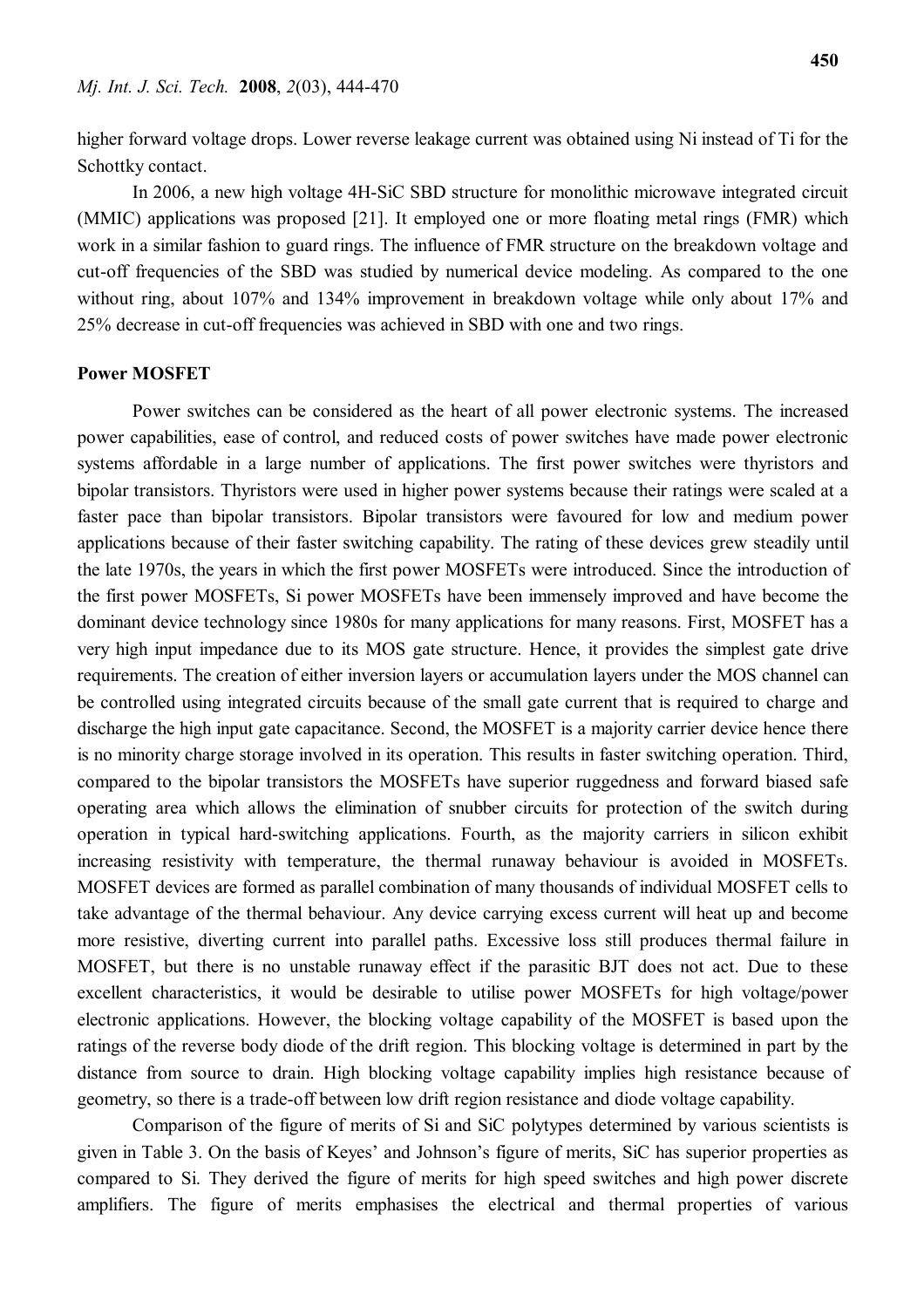#### *Mj. Int. J. Sci. Tech.* **2008**, *2*(03), 444-470

semiconducting materials for evaluating their power handling capability. Baliga derived two figures of merits. One is for low frequency and the other is for high frequency as well as high-power unipolar switches.

| <b>Figure of Merits</b>     |  | 6H-SiC | 4H-SiC | $3C-SiC$ |
|-----------------------------|--|--------|--------|----------|
| Johnson's FOM               |  | 400    | 400    | 280      |
| Keyes' FOM                  |  | 5.1    | 5.1    | 5.8      |
| Baliga FOM (Low Frequency)  |  | 240    | 560    | 140      |
| Baliga FOM (High Frequency) |  | 29     | 69     | 25       |

**Table 3.** Comparison of figures of merits SiC with Si [84]

Silicon carbide based MOSFET can be used in high power applications and hence it requires a high breakdown voltage. The one-step field plate termination can enhance the breakdown voltage to 910 V, embedded mesa termination can increase it to 1350 V, and the embedded mesa with step field plating can give a breakdown voltage of 1100 V [22]. However, 6H-SiC DIMOSFETs in practice have attained a maximum blocking voltage of 760 V [23]. The specific on-resistance of the drift region of the MOSFET can be significantly reduced by enhancing the inversion channel mobility using pyrogenic reoxidation annealing [24], thereby reducing the power dissipation.

Power MOSFET can be classified under the following headings:

(i) Double implanted or DIMOSFET

(ii) UMOSFET

(iii) Lateral or LDMOSFET

# *Double implanted MOSFET*

Power switching devices are reaching the upper limits imposed by low breakdown field of silicon, and high breakdown voltage can be achieved only by using a semiconductor with a higher breakdown field. SiC is unique among compound semiconductors since its native oxide is  $SiO<sub>2</sub>$ , the same oxide as of silicon. This means that power devices used in silicon can all be fabricated in SiC. Here we will discuss double implanted MOS (DMOS) as shown in Figure 3. DMOS transistors are



**Figure 3.** Double implanted MOSFET (After J. N. Shenoy et al., Ref. 26)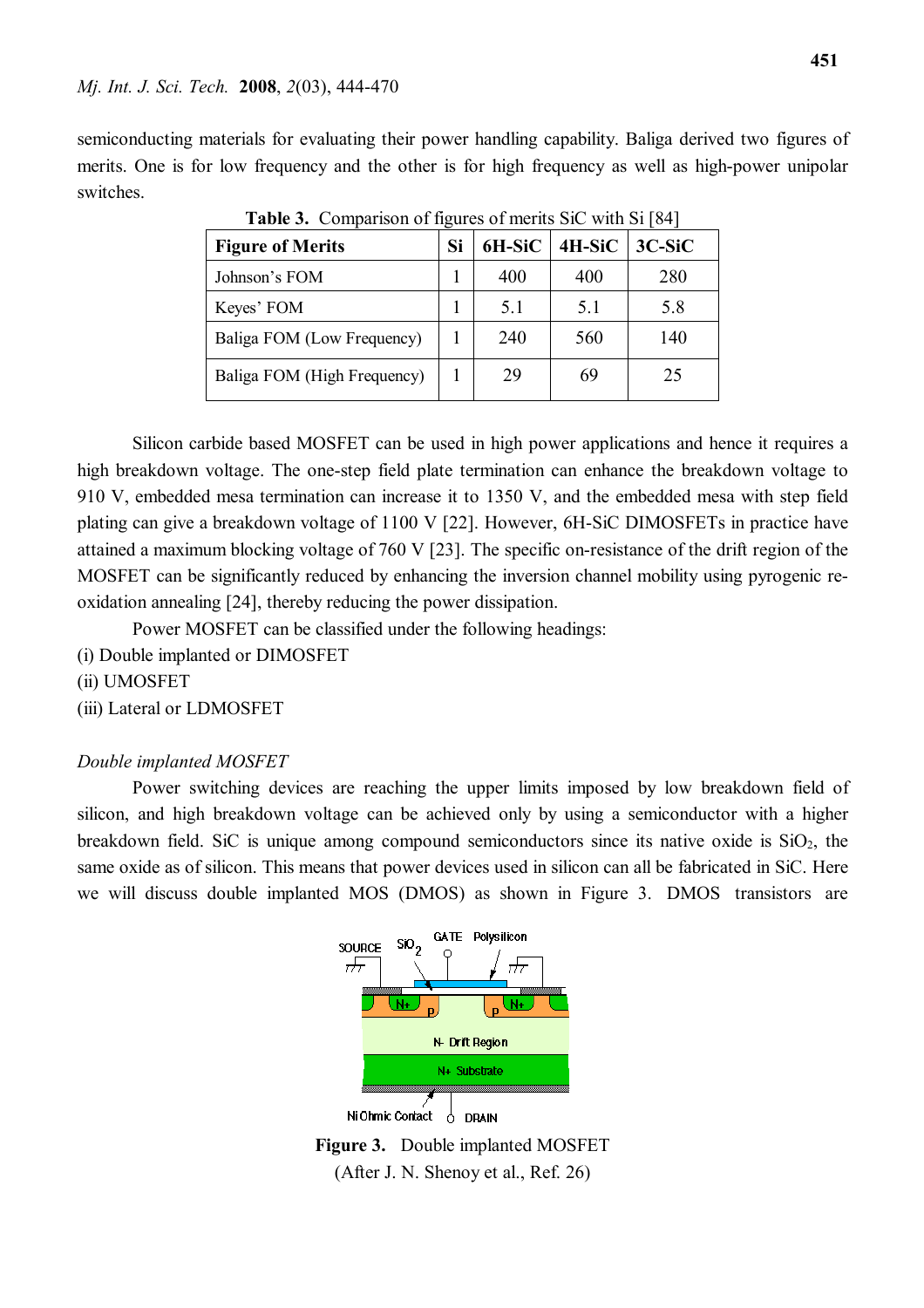common in silicon power device technology where the p-base and  $n^+$  source regions are formed by diffusion of impurities through a common mask opening [25]. However, impurity diffusion is impractical in SiC because of the very low diffusion coefficients at any temperature. The Purdue group fabricated the first DMOS transistors in SiC using ion implantation to introduce dopants for the p-base and the n<sup>+</sup> source [26-29]. The implanted DMOSFET requires that separate masks be used to define the p-base and the  $n^+$  source. The construction is a vertical structure with a drift layer built on a highly conductive  $n^+$  layer. The n-drift region is designed to give the forward blocking capabilities (Figure 3). The forward blocking capability is achieved by the pn junction between p-base region and n-drift region. During the device operation, a fixed potential to the p-base region is established by connecting it to the source metal by the break in the  $n^+$ - source region. By short-circuiting the gate to the source and applying a positive bias to the drain, the p-base/n-drift region junction becomes reverse-biased and this junction supports the drain voltage by the extension of depletion layer on both sides. However, due to the higher doping level of the p-base layer, the depletion layer extends primarily into the n-drift region. On applying the positive bias to the gate electrode, the conductive path between the  $n^+$ -source region and the n-drift region is formed. The application of positive drain voltage results in a current flow between drain and source through the n-drift region and conductive channel. The conductivity of the channel is modulated by the gate bias voltage and the current flow is determined by the resistance of various resistive components. The total specific on-resistance [30] is determined as

 $R_{\text{on-sp}} = Rn^+ + R_C + R_A + R_J + R_D + R_S$  (1),

where  $R_{on-sp}$  is the specific on-resistance,  $Rn^+$  is the contribution from the n<sup>+</sup>-source,  $R_C$  is the channel resistance,  $R_A$  is the accumulation layer resistance,  $R_J$  is the resistance from the drift region between the p-base regions by virtue of the JFET pinchoff action,  $R_D$  is the drift region resistance and  $R_S$  is the substrate resistance. In a power MOSFET, the blocking voltage appears across the drift layer and so the drift-region resistance is considered to be the minimum possible theoretical value for the on-resistance of a MOSFET. For an ideal DIMOSFET, the resistances associated with the  $n^+$ -source, the n-channel, the accumulation region and the  $n^+$ -substrate are usually neglected and the specific on-resistance of the power MOSFET is determined by the drift region alone. This assumption is not accurate at lower breakdown voltages where the drift region resistance  $R<sub>D</sub>$  is comparable to the other resistive components and these resistances should be included in calculating  $R_{on-so}$ . However, at higher break down voltages,  $R_D$  is significantly higher than other resistances and  $R_{on-sp}$  can be approximated by  $R_D$ . The drift region analysis for an ideal DIMOSFET structure can be performed by taking the depletion layer in the drift region as an abrupt one-dimensional junction fabricated in a uniformly doped semiconductor. The doping level  $N_B$  (cm<sup>-3</sup>) required to support a given breakdown voltage  $V_B$  and the depletion width  $W(cm)$  [31] can be given by

$$
N_B = \frac{\varepsilon E_C^2}{2qV_B}
$$
 (2);  
\n
$$
W = \frac{2V_B}{E_C}
$$
 (3).

The specific on-resistance associated with the drift layer to support  $V_B$  [32] is given by

$$
R_{on-sp} = \frac{W}{qN_B\mu_n}
$$
 (4).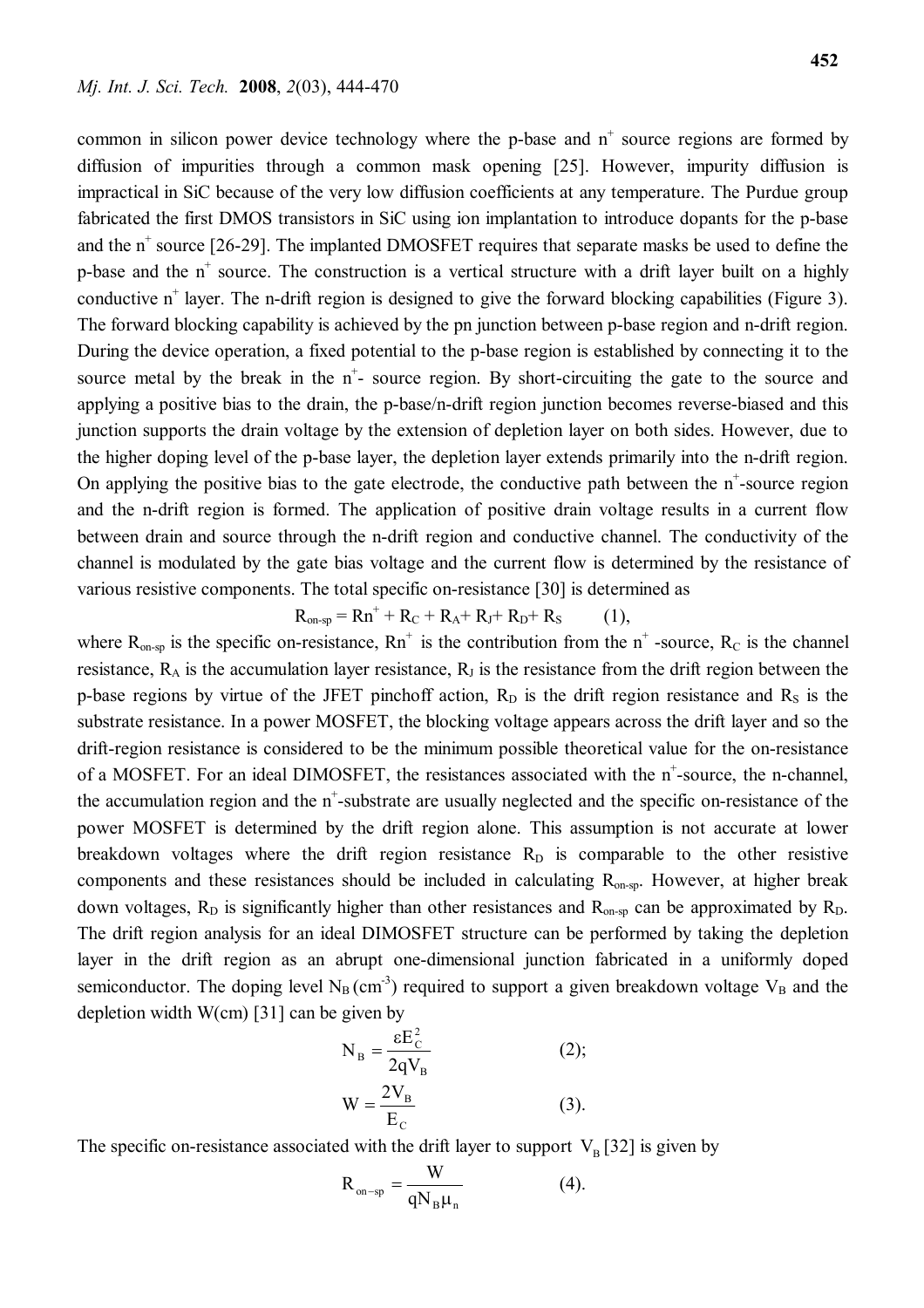Substituting  $(2)$  and  $(3)$  in  $(4)$ , we get

$$
R_{on-sp} = \frac{4V_B^2}{\epsilon E_C^3 \mu}
$$
 (5),

where  $\varepsilon$  is the permitivity in F/cm,  $E_c$  is the breakdown field in V/cm, q is the electronic charge in C and  $\mu_n$  is the electron mobility in cm<sup>2</sup>/V-sec [33]. From the equations, it has been confirmed that both the mobility  $\mu_n$  and breakdown field  $E_c$  depend on  $N_B$ . The (V-I) characteristics of DIMOSFET are shown in Figure 4.



**Figure 4.** (V-I) characteristics of DIMOSFET (After M. Bhatnagar and B. J. Baliga, Ref. 30)

SiC DIMOSFETs have been fabricated with the blocking voltage of 760V. To obtain the blocking voltage greater than 760 V for 6H-SiC depends on the drift region thickness, doping level, specific on-resistance and electric field strength. By adjusting all these parameters we propose to get the blocking voltage greater than 760V.

The safe operating area of MOSFET is divided into three regions: (i) maximum permissible drain current, (ii) maximum power dissipation limit, and (iii) maximum drain source voltage limit. The safe operating area of MOSFET does not contain any second breakdown as seen in the BJT. This is because of the majority carriers present in the MOSFET.

#### *UMOSFET*

The UMOSFET is formed by reactive ion etching, the electrical fields at the bottom corners being lower than that at the tip of the V- groove MOSFET. The substrate acts as the drain electrode. It is lightly doped and thick, constituting the lightly doped drain to ensure a high blocking voltage. The ptype base layer is grown by epitaxy and is grounded. As shown in Figure 5 the UMOS forms the pn junction and the MOS channel. In the blocking state the gate is grounded, which turns the MOS channel off. The large drain voltage is supported by the reverse-biased junction and the MOS capacitor. The electric fields in the pn junction and the MOS capacitor are shown to the right of the figure. It has been observed that the electric field in the oxide at the trench bottom is 2.5 times higher than the peak field in the semiconductor. Such high fields may lead to the damage of the oxide before the pn junction breaks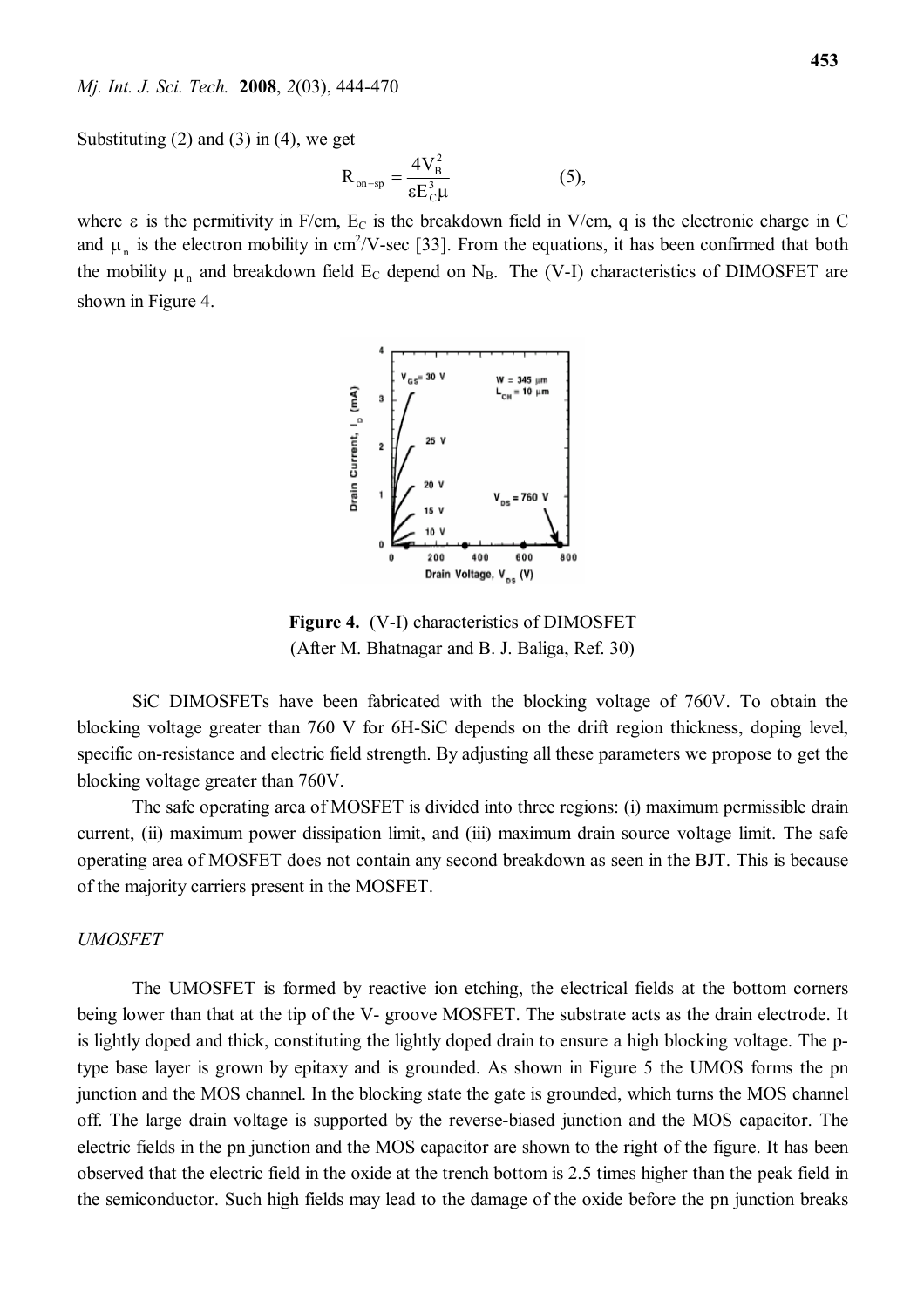down. The field at the trench corners is even higher due to two-dimensional effects. Hence, in UMOSFETs the maximum blocking voltage depends on oxide breakdown and not on the semiconductor breakdown [34]. The maximum breakdown voltage provided by the device is 260V.



**Figure 5.** Cross section of 4H-SiC UMOSFET (After J.Tan et al., Ref. 34)

In order to overcome the limitation of the device a new UMOSFET with integral oxide protection has been developed, which limits the electric fields in the trench which simultaneously reduces the on-resistance. The structure is shown in Figure 6 with electric fields in the blocking state. A new p-region is formed at the bottom of the trench by ion-implantation and reduces the electric field at the oxide/semiconductor interface to zero. A new n-type layer (known as current spreading layer) grown epitaxilly between the n-drift region and the p-type base layer prevents the pinch-off of the conducting channel in the on state. The layer also facilitates lateral current flow into the drift region. Figure 7 shows (V-I) characteristics of IOP-UMOSFET. The features of IOP-UMOSFET are as follows:

- The blocking voltage of the device is 1.4KV;

- The breakdown is nondestructive and the oxide failure does not occur;

- The specific on-resistance is 15.7 m $\Omega$ cm<sup>2</sup>; and

- The figure-of-merit  $V_B^2/R_{on-sp}$  is 125 MW/cm<sup>2</sup>, the highest value ever reported for a power MOSFET in any material system and 25 times higher than the theoretical limit for silicon power MOSFETs.



**Figure 6.** Cross section of 4H-SiC IOP-UMOSFET (After J. Tan et al., Ref. 34)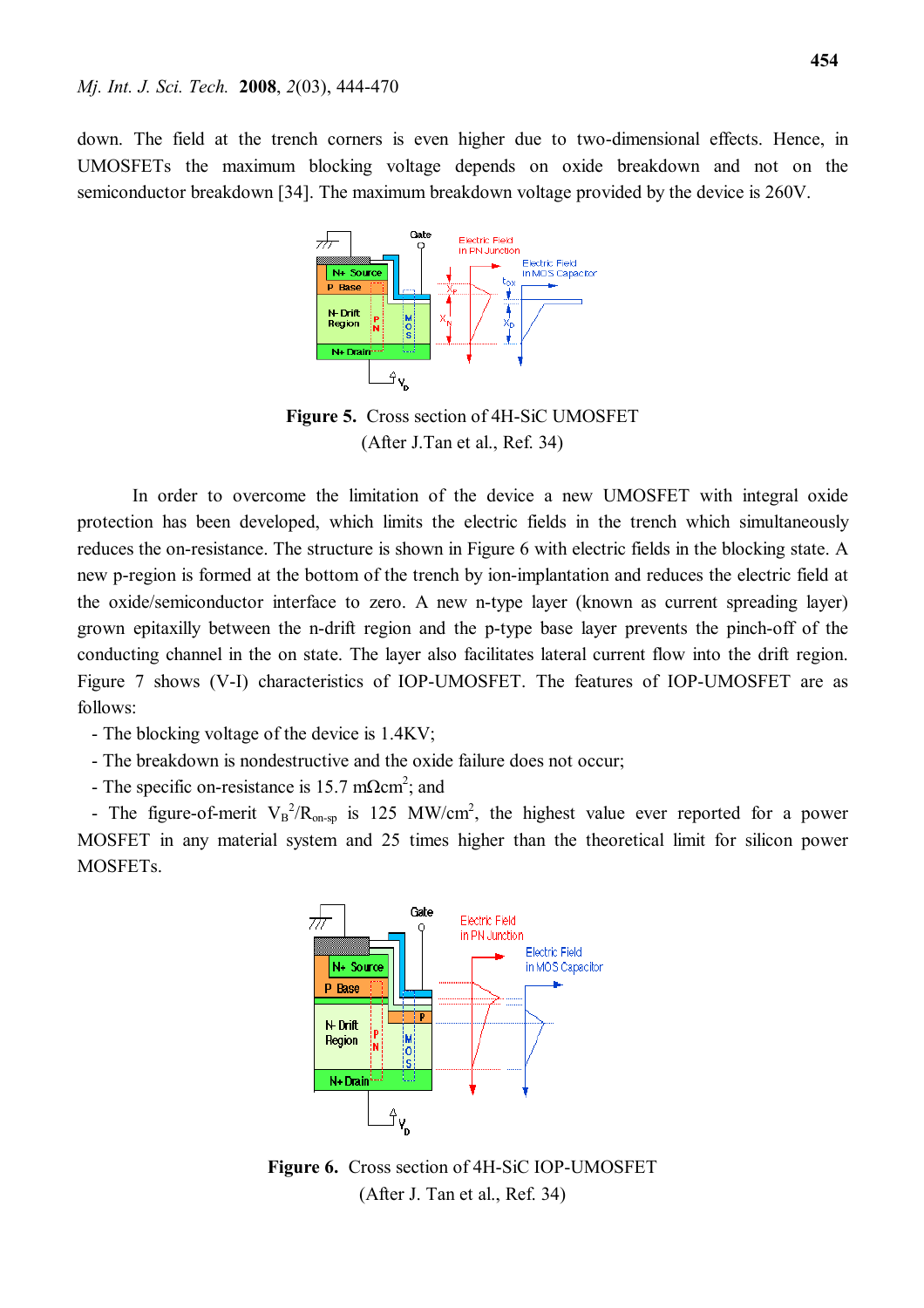

**Figure 7.** (V-I) Characteristics of IOP-UMOSFET (After J. Tan et al., Ref. 34)

#### *Lateral MOSFET*

Before the advent of power devices of SiC, MOSFETs and thyristors had been fabricated as vertical structures with the substrate acting as an anode. In the off state, the voltage was blocked by a reverse-biased pn junction. In order to achieve high blocking voltage, the drift region should be lightly doped and thick. For a given device thickness, there was a maximum possible blocking voltage regardless of doping. For SiC lateral MOSFETs with a  $10 \mu m$  drift region, the maximum possible voltage is 1600V. In order to overcome the limitations of vertical-type MOSFETs we use the lateraltype MOSFET [35]. The structure of lateral DMOSFET is as shown in Figure 8. From the figure it can been observed that the insulating substrate is of SiC. In the blocking state, the depletion layer spreads mainly into the lightly-doped drift region. Once the depletion region reaches the insulating substrate, it continues spreading toward the drain. Here, the maximum voltage is not limited by the thickness of the layer. Figure 9 shows the current voltage characteristics of lateral DMOSFET. From the characteristics, it is observed that the device withstands a maximum drain voltage of 2.6 kV. From the above discussion we can say that the device should be implemented laterally rather than vertically because there is no necessity for an increase of surface area required for the device.

#### *Problems in characterising the oxides in SiC MOSFET and MOS reliability*

Silicon carbide MOS interface is more complex than that on Si due to the presence of carbon in the compound and the non-cubic crystal structure. The wide bandgap of SiC makes it difficult to measure the interface state density using MOS techniques at room temperature. This is due to the fact that interface states are more than about 0.6 eV from the majority carrier band exchange charge. Several MOS measurement techniques may be used for silicon carbide. Precautions must be taken to ensure that the interface states are actually responding. There are two effective methods which are used for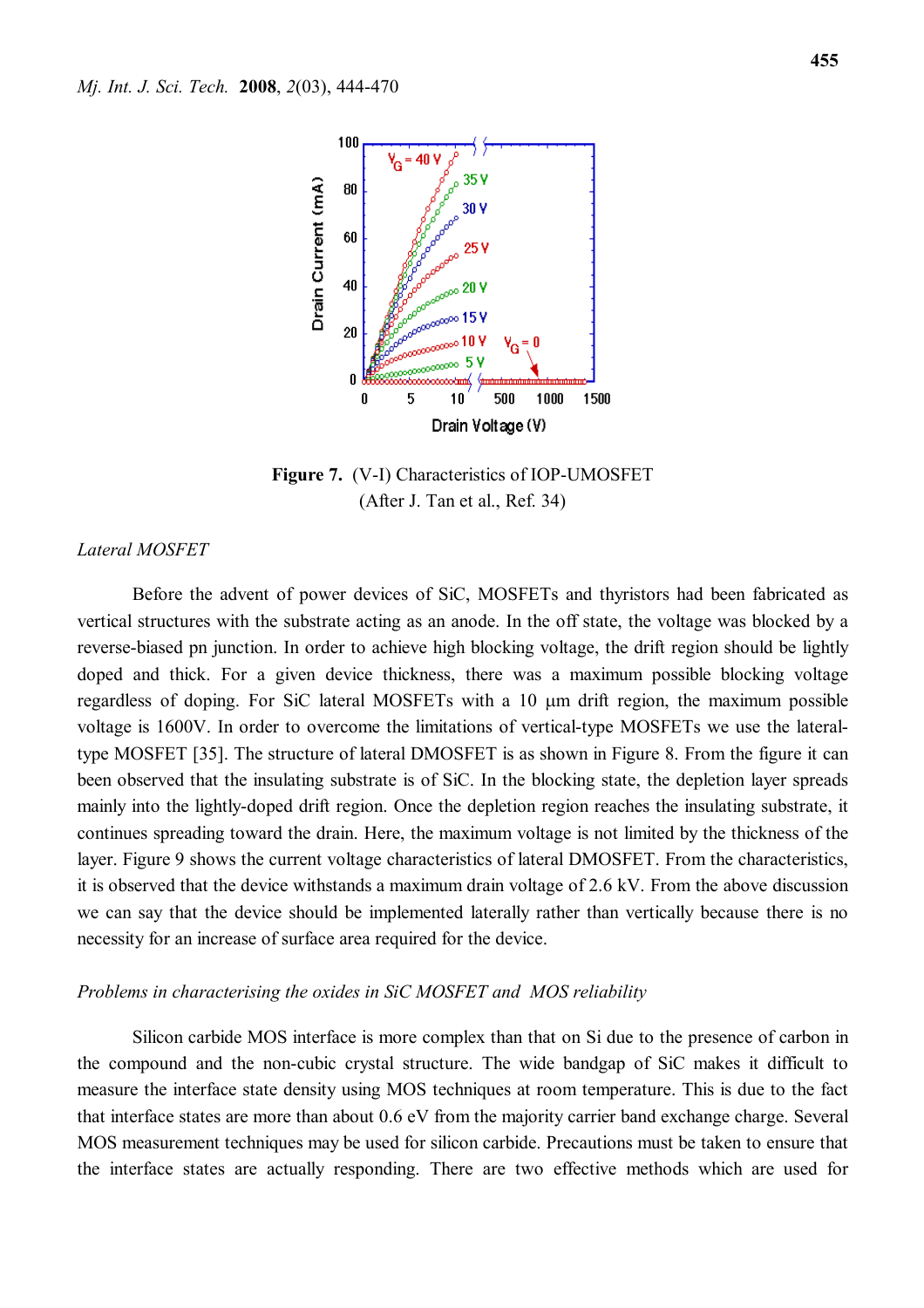measuring the interface state density and these are the simultaneous hi-lo CV technique and the ac conductance technique.



**Figure 8.** Cross section of lateral MOSFET (After J. Spitz et al., Ref. 35)



**Figure 9.** (V-I) Characteristics of lateral DMOSFET at room temperature (After J. Spitz et al., Ref. 35)

SiC has a high-quality thermal oxide  $(SiO<sub>2</sub>)$ , thus it is possible to fabricate MOS-based power switching devices having extremely high input impedance. The limiting factor in these devices is likely to be the reliability of the thermally grown oxide. In order to achieve acceptable device reliability, the maximum field in the oxide may need to be limited. Unless this occurs, the high-field capability of SiC cannot be fully utilised. The reliability is evaluated using a MOS capacitor structure. Oxides are thermally grown by wet oxidation at 1150 °C using a baseline procedure that yields the interface state densities around  $1.5x10^{11}$  eV<sup>-1</sup> cm<sup>-2</sup> and the fixed oxide charge densities around  $9x10^{11}$  cm<sup>-2</sup>.

#### *Status and issues regarding the analysis and development of SiC based MOSFETs*

In late 1980s, it was observed that power silicon devices were approaching their theoretical limits and that these limits could be significantly extended by fabricating power devices in the materials with higher breakdown electric fields, such as silicon carbide [36]. For vertically oriented majority carrier devices, the theoretical minimum value of the resistance-area product under punch- through condition is:

$$
R_{on-sp} = \left(\frac{3}{2}\right)^3 \frac{V_B^2}{\mu_n \epsilon_s E_C^3} = \frac{3.375 V_B^3}{\mu_n \epsilon_s E_C^3}
$$
 (6)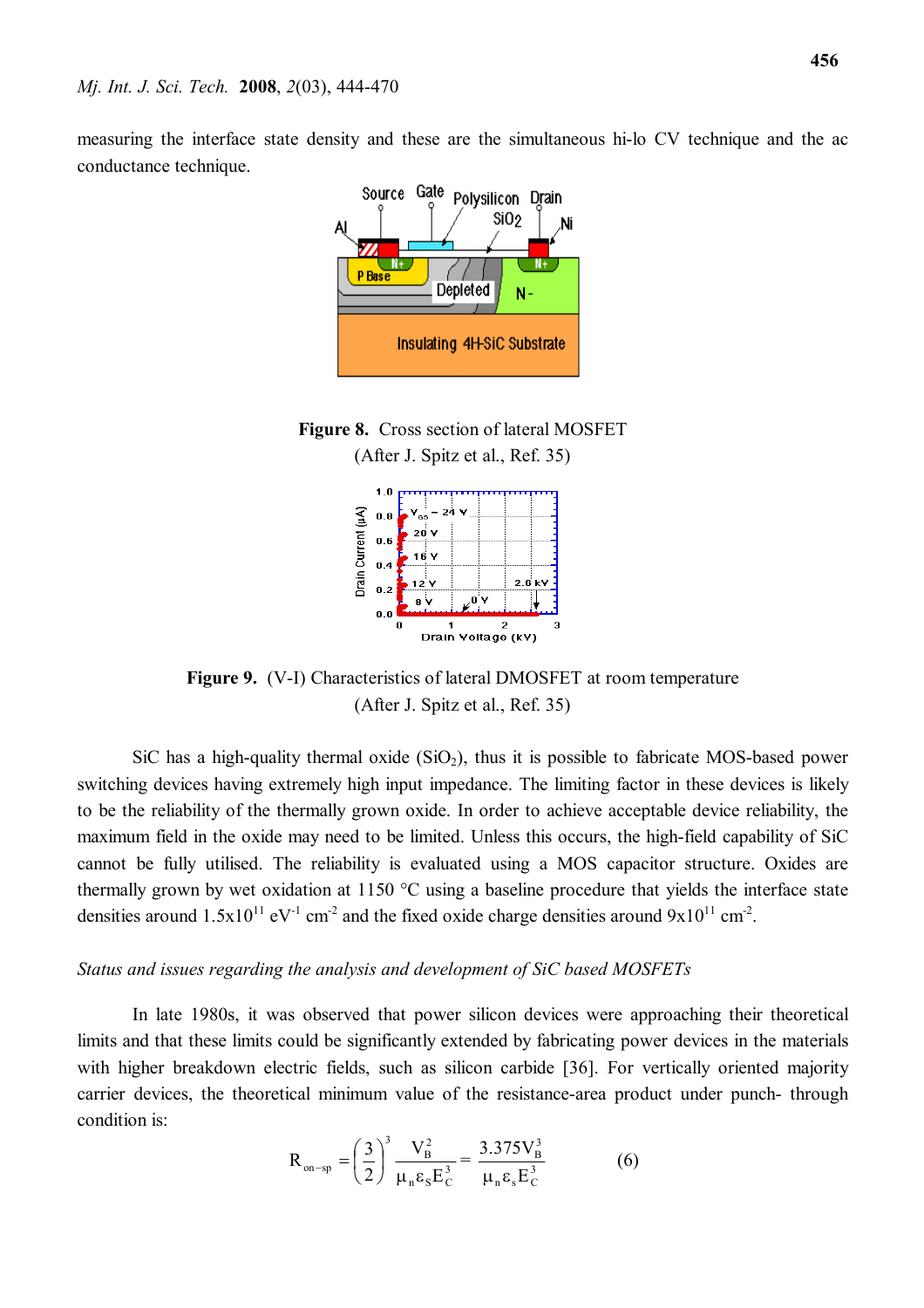where  $R_{\text{on-sp}}$  is the specific on-resistance in  $\Omega \text{cm}^2$ ,  $\mu_n$  is the electron mobility perpendicular to the surface,  $\epsilon_s$  is the permittivity of the semiconductor,  $E_c$  is the critical field for avalanche breakdown perpendicular to the surface, and  $V_B$  is the designed blocking voltage of the drift region. Although it varies with doping, the critical field  $E_c$  in SiC is almost an order of magnitude higher than in silicon. Even allowing for the lower electron mobility, the specific resistance in SiC at a given blocking voltage is about 400 times than that in silicon.

In 1994, silicon carbide MOS characteristics were explained in a paper by Brown et al. [37]. This paper produced data which characterise the  $SiC/SiO<sub>2</sub>$  interface and explain one of the previously unexplained abnormalities observed in the characteristics of SiC MOSFETs. The outstanding distinction between the MOS characteristics on p and n type SiC wafers obviously indicates that the difference is probably caused by the fact that the p type wafers are Al doped and the n type wafers are N doped. The redistribution of impurities that occurs during the thermal oxidation of SiC and Si behaves in a similar fashion. N type dopants are rejected by the oxide during growth whereas p type dopants are incorporated into the oxide**.** Hence, the Al dopant in the oxide is likely to be the causes of the p type  $SiO<sub>2</sub>/SiC$  interface characteristics [37].

The first MOSFETs in SiC were reported in the late 1980s and the first power MOSFETs in 1994 [38]. The power devices were the vertical-trench MOSFETs or UMOSFETs. UMOSFETs are attractive because the base and source regions are formed epitaxially without the need for ion implantation and associated high temperature annealing. In UMOSFETs, the MOS channel is formed on the sidewalls of trenches created by RIE. However, SiC UMOSFETs were reported to have two serious problems: (a) A high electric field occurs in the gate oxide caused by higher electric fields in the SiC drift region. This problem occurs at the trench corners leading to catastrophic failure of the gate oxide at higher drain voltages, thus restricting the maximum operating voltage to less than 40% of ideal breakdown voltage, and (b) The low inversion layer mobility along the trench sidewalls results in high specific on-resistance, which nullifies the advantage of low drift region in SiC. By 1995, UMOSFETs fabricated on the carbon face of SiC had achieved the breakdown voltage of about 260V.

In 1996, the advantages and limitations of 4H-SiC power UMOSFET structure were demonstrated by US Air Force (WPAFB, Dayton Ohio) and Office of Naval Research, Arlington, Virginia [39]. According to this report, the use of p+ polysilicon gate leads to a higher breakdown voltage as the Fowler Nordheim injection from the gate electrode is reduced. It was also concluded that the insulator reliability is the limiting factor and therefore the high temperature operation of these devices may not be practical.

In 1997, Denso Corporation Japan introduced UMOSFET. This UMOSFET produced a blocking voltage of 450V, a specific resistance of 10.9 m $\Omega$ cm<sup>2</sup>, and V<sub>B</sub><sup>2</sup>/R<sub>on-sp</sub> of 18.6 MW/cm<sup>2</sup> [40]. In the same year, Northrop Grumman Science and Technology Centre introduced and fabricated the 4H-SiC UMOSFETs at the blocking voltages of 1.1kV and 1.4 kV [40-41], as well as the 4H-SiC DIMOSFETs at a blocking voltage of 900V [42].

In 1998, Purdue University reported a SiC accumulation-channel UMOSFET with new structural features that shield the trench oxide from high electric fields in the blocking state [43-44]. The new features consisted of p-type region formed in the trench bottom by self-aligned ion implantation and a thin n-type epilayer incorporated between the n-drift region and the p-type base.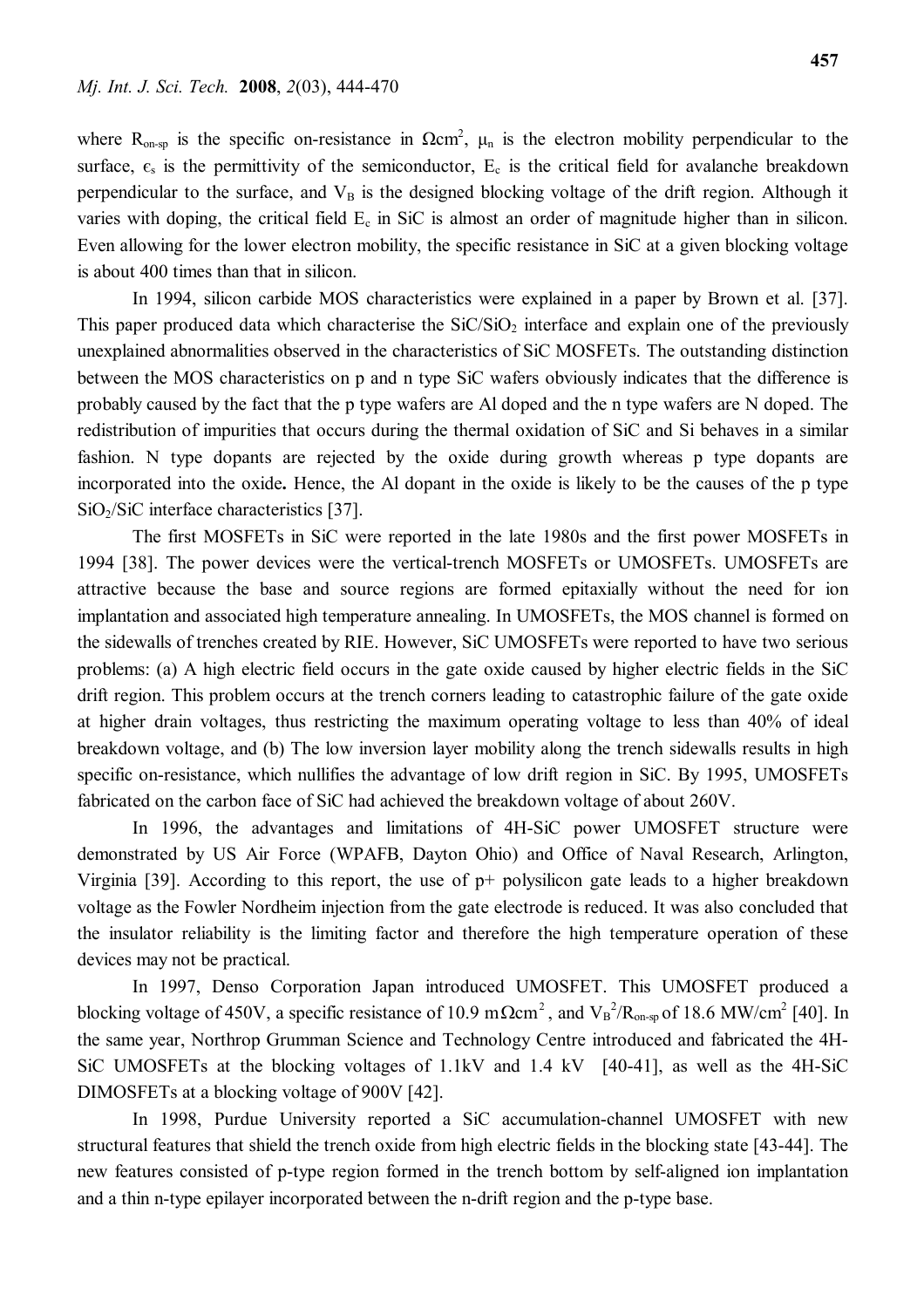A way to avoid the problem with oxide breakdown at the trench corners is to eliminate the trenches. This was accomplished in 1996 with the introduction of planar implanted DMOSFETs [43- 44,27]. Since impurity diffusion is impractical in SiC, the base and source regions are formed by selective ion implantation using aluminum or boron for the p-type base and nitrogen for the  $n^+$  source. Because p-type implants are conducted at temperatures between1600 and 1700  $^{\circ}$ C, the self-aligned implant process using polysilicon gates is not practical in SiC. Hence, the realignment tolerances must be allowed between two sources and gate. This should also alter the alignment of the underlying base material. Due to these disadvantages, the elimination of the trench corners resulted in a threefold improvement in the device blocking voltage to 760V. This blocking voltage is achieved using 6H-SiC [43-44,27].

In 1998, the 4H-SiC UMOSFET was fabricated with a breakdown voltage of 1.4 kV and a specific on-resistance of 311 m $\Omega$ cm<sup>2</sup> by the CREE Research Inc [44]. The fabricated device required the impurity concentration of the drift region of  $1x10^{15}/cm^3$  and required n<sup>-</sup> thickness of 15 $\mu$ m. For the prototype module, three kinds of 2.0 kV UMOSFETs with different chip areas (0.7x0.7, 1.5x1.5, and 3.0x3.0 mm<sup>2</sup> ) were designed. All were fabricated in CREE Research Inc by using 4H-SiC wafers. In this report the relationship between the breakdown voltage and the specific on-resistance was presented by various groups which were involved in the fabrication of silicon carbide based power devices.

In 1999, the usefulness of silicon carbide for the device application was explained [45]. In the same year, the theoretical and numerical analysis of SiC JFET and MOSFET at 6.5 kV was presented [46]. According to this report, to improve the on-state/breakdown performance of the JFET, buried layers in conjunction with a highly doped buffer layer have been used. Trench technology has been employed for the MOSFET. The devices are simulated and optimised using MEDICI simulator. In order to obtain a 6.5 kV breakdown voltage, the n-drift region length is 60µm long with a doping concentration of  $2x10^{15}$  cm<sup>-3</sup>. The distance between the gate and the source diffusions is 0.6  $\mu$ m. For a trench MOSFET, the p-well doping is  $5x10^{17}$  cm<sup>-3</sup> and its length is equal to 3.8  $\mu$ m. The doping concentration of the n-drift region has to be decreased to  $1.7x10^{15}$  cm<sup>-3</sup>. In order to obtain the proposed breakdown voltage, the n-drift layer length is 60µm long. The gate oxide thickness for the simulated structure is 0.2µm.

In 1999, high-voltage lateral MOSFETs on 6H and 4H SiC wafers were fabricated with 400-475 V breakdown voltage using the RESURF principle [47]. A MOS electron inversion layer mobility of about 50  $\Omega$ cm<sup>2</sup>/V-sec was obtained on 6H-SiC wafers. This mobility is high enough such that the specific on-resistance of the 6H-SiC MOSFETs is limited by the resistance of the drift layer. The measured FET specific on-resistance  $R_{on-sp}$  ranges from 0.25 to 0.7750  $\Omega$ cm<sup>2</sup> depending on the device structure. However, this resistance is much higher than predicted because the sheet resistance of the drift layer is an order of magnitude higher than expected for the implant doses used. This paper also concluded that by redesigning the devices with appropriate drain edge terminations and by reducing gate overlap over the drift region, a substantial increase in breakdown voltage is expected.

In 2000, the characterisation of SiC epitaxial channel MOSFETs was demonstrated. Silicon carbide epitaxial channel MOSFETs were fabricated on 6H SiC substrates with N+ epitaxial source and drain electrodes. The electrical characteristics were modelled in the sub-pinch off depletion and accumulation modes of operation. A buried channel mobility of 230  $\text{cm}^2/\text{V}$ -sec and an accumulation-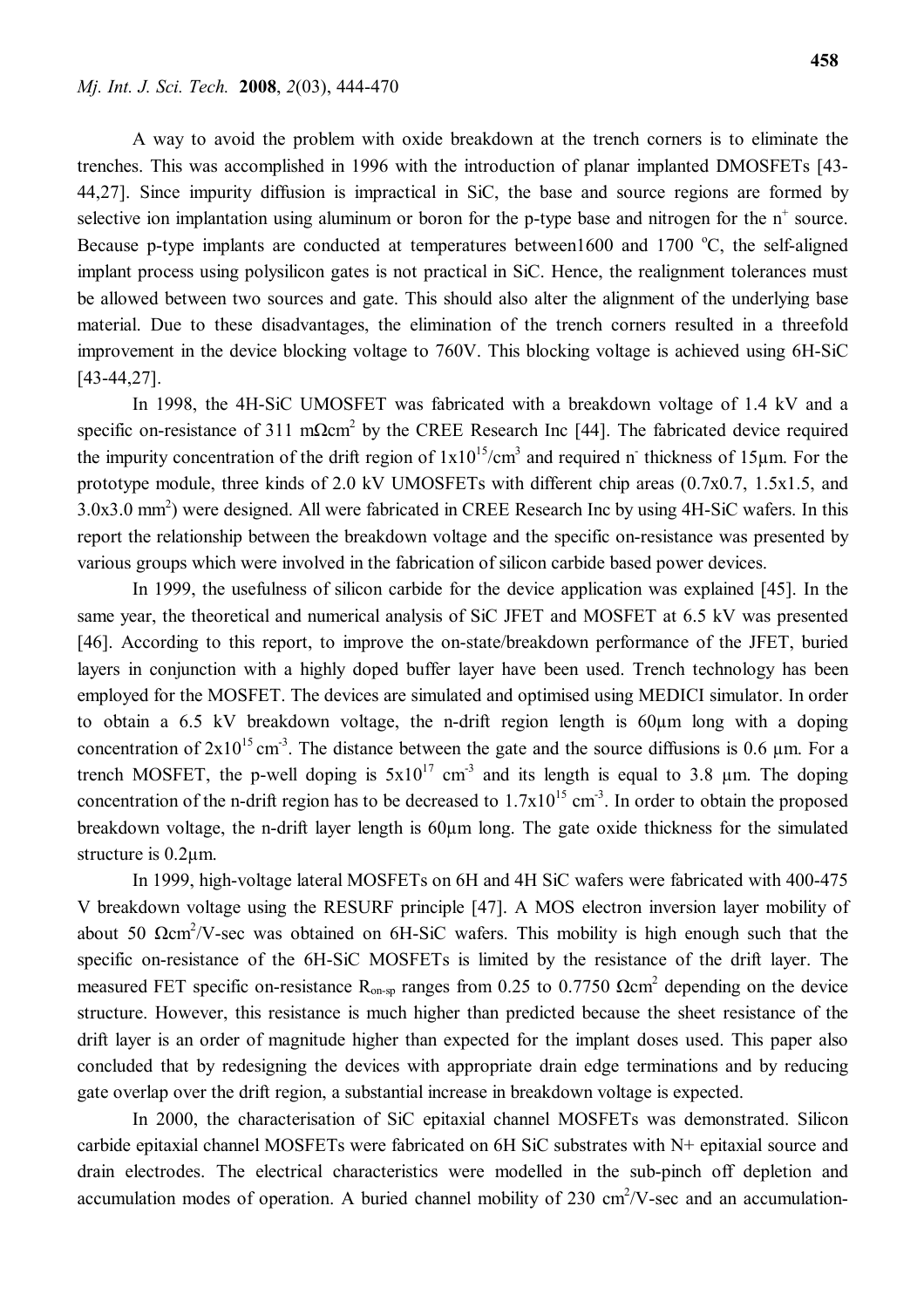mode surface mobility of 45 cm<sup>2</sup>/V-sec were extracted at room temperature under a 50% activation of channel donor impurities [48].

In 2001, high-voltage lateral RESURF metal oxide semiconductor field effect transistors in 4H– SiC were experimentally demonstrated with a breakdown voltage of 900 V and a specific on-resistance of 0.5  $\Omega$ cm<sup>2</sup>. Lighter RESURF doses and/or thicker gate oxides were required in SiC lateral MOSFETs to achieve highest breakdown voltage capability. In this paper [49], lateral RESURF MOSFETs were fabricated on  $p/p^+$  4H–SiC substrates with epitaxial thickness and doping of 10 $\mu$ m and 4-5x10<sup>15</sup> cm<sup>-3</sup> respectively. The source/drain regions were implanted with phosphorus to create a box profile of junction depth of 0.5 $\mu$ m and total dose of 5x10<sup>15</sup> cm<sup>2</sup>. The RESURF region was also realised with a box profile implant of the same junction depth with nitrogen as the dopant. The implants were activated at  $1200<sup>0</sup>C$  in argon ambient.

In 2001, a new 800V lateral MOSFET with dual conduction paths was presented and demonstrated [50]. The feature of this new device was a buried P-type layer that divides the N-type drift region into two parallel conduction paths. The dual conduction paths provide an on-state resistance reduction of 33% as compared to a state-of-the-art double RESURF MOSFET. Charge balance is maintained among the layers to ensure high blocking voltage capability. The manufacturing process was relatively simple and provided excellent control of the charge in each layer by using ion implantation steps rather than epitaxial layers. A new BiCMOS Power IC process featuring this novel device was used to manufacture the cost-effective integrated power supply chips.

In 2001, a 4H-SiC RF power MOSFET was fabricated and characterised for the first time [51]. The improved performance of this device was facilitated by a two-metal-layer process which optimises the conflicting requirements of the acceptable inversion-layer mobility and the low contact resistance. The cut-off frequency of the device with 1µm gate length was in excess of 7 GHz. The breakdown voltage of the newly fabricated MOSFET was found to scale with the drift length. A breakdown voltage of 950 V was achieved in MOSFETs with specific on-resistance of 24  $\Omega$ mm<sup>2</sup>. The parasitic resistances were reasonably small due to dopant activation and post metallisation anneals. The sheet resistances of the N source/drain and N drift regions were measured to be 300  $\Omega$ /sq and 3400  $\Omega$ /sq respectively. The resistivity of the ohmic contact was  $1.5x10^{-5}$   $\Omega$ cm<sup>2</sup>.

In 2002, a novel analytical model of a SiC MOSFET was presented [52]. In this paper, by using known experimental results, a semi empirical relation for carrier mobility (μ) dependence on electric field intensity, dopant concentration and temperature was formulated. Based on this relation, appropriate analytical mathematical-physical model for simulation of current-voltage characteristics, transconductance and conductance of MOSFET were developed. All models were formulated taking into account, among other effects, the dependence of threshold voltage on temperature and impurity concentration in the channel, as well as the effect of the channel narrowing. Using the proposed model a simulation algorithm was designed and a simulation of the MOSFET performance was performed.

In 2002, a 10 A, 2.4 kV power DIMOSFET in 4H-SiC was reported and the characteristics of large area  $(3.3x3.3 \text{ mm}^2)$ , high-voltage 4H-SiC DiMOSFETs were demonstrated [53]. The MOSFETs showed a peak MOS channel mobility of 22  $\text{cm}^2/\text{V}$ -sec and a threshold voltage of 8.5 V at room temperature. The DIMOSFETs exhibited an on-resistance of 42 m $\Omega$ cm<sup>2</sup> at room temperature and 85 mΩcm<sup>2</sup> at 200 °C. Stable avalanche characteristics at approximately 2.4 kV were observed. An on-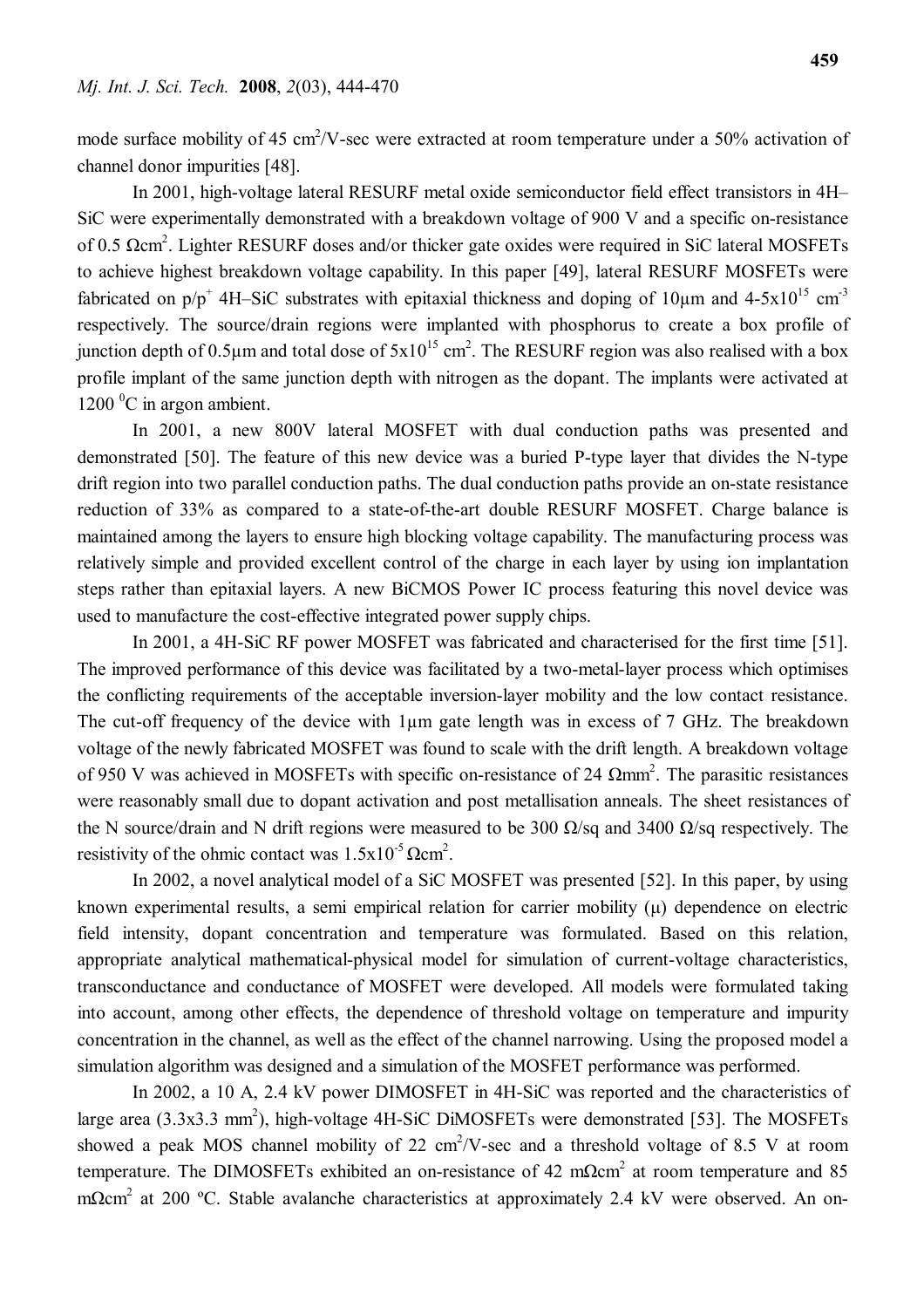current of 10 A was measured on a 0.103cm<sup>2</sup> device. High switching speed was also demonstrated. In this paper, the MOS channel length defined by the p-well and n implants was 1.5µm. Electrons flowed laterally from the n source through a MOS channel on the implanted p-well, then flowed vertically through the JFET region formed by two adjacent p-well regions and then through the lightly doped n drift region into the drain. The cell pitch was 16  $\mu$ m and the packing density of the gate periphery was 1250 cm/cm<sup>2</sup>. A 20-µm thick drift layer with a doping concentration of  $2.5 \times 10^{15}$  cm<sup>-3</sup> was chosen for a 2000 V blocking voltage design. This paper also suggested that the devices are capable of high-voltage, high-frequency and low-loss switching applications.

In 2002, a two-zone, lateral RESURF field 6H-SiC MOSFET with a breakdown voltage as high as 1300 V and a specific on-resistance of 160 m  $\Omega$ cm<sup>2</sup> was fabricated [54]. These MOSFETs exhibited stable and reversible breakdown indicating an avalanche breakdown in SiC that had not been reported in earlier lateral SiC MOSFETs. In this paper, the device was fabricated on  $p/p^+$  6H-SiC wafers with epitaxial thickness and doping of  $10\mu$ m and  $7x10^{15}$  cm<sup>-3</sup> respectively. The specific on-resistance of the MOSFET is lower than any lateral MOSFET reported in silicon or SiC with similar breakdown voltage.

In 2003 and 2004, numerical device simulations on a 4H –SiC vertical MOSFET were presented [55-56]. The simulations mainly focused on reverse blocking voltage, threshold voltage and on-state resistance. The simulated gate MOSFET had a gate oxide thickness of 50nm, a source depth of 0.2 micron and a p-well depth of 1 micron. The channel length was of 1micron.

In 2004, a comparison of modern SiC power devices was demonstrated [57]. In this paper an analysis of the static and dynamic behaviour of a 2 kV SiC MOSFET and IGBT was presented. By comparing the circuit performances it was observed that IGBT is two times faster than MOSFET.

In 2005, a design and fabrication of a 1600V 4H-SiC UMOSFET with a dual buffer layer structure was demonstrated. The fabricated device exhibited  $50 \text{m}\Omega \text{cm}^2$  of specific on-resistance with  $\sim$ 1 $\mu$ m of the channel length that could be further reduced to  $\leq$ 1 $\mu$ m. In this paper, the n-type drift layer was  $\sim$ 25 $\mu$ m thick with 3-5x10<sup>15</sup> cm<sup>-3</sup> of doping concentration. Two n-type buffer layers were grown on top of the drift layer. The first buffer layer was  $\sim 3\mu$ m thick and  $1-2\times10^{16}$  cm<sup>-3</sup> doped with nitrogen. The second layer was ~0.5 $\mu$ m thick, 0.5-1x10<sup>17</sup> cm<sup>-3</sup> doped with nitrogen followed by the final p-type, ~2 $\mu$ m thick base layer with  $0.8-1x10^{17}$  cm<sup>-3</sup> doped with aluminum. The N<sup>+</sup> layer was formed by high energy up to 700 KeV nitrogen implantations to obtain ~1 um channel length [58]. UMOSFET trench gates were perpendicular to the primary flat of the SiC wafers to achieve high inversion channel mobility.

In 2005, an on-state performance of trench oxide-protected SiC UMOSFETs on 115µ m-thick n-type 4H-SiC epilayers designed for blocking voltages up to 14 kV was demonstrated [59]. In this paper, a current density of 137A/cm<sup>2</sup> and a specific on-resistance of 228 mΩcm<sup>2</sup> were achieved at a gate bias of 40 V. The effect of current spreading on the specific on-resistance for finite-dimension devices was investigated. A 115 $\mu$ m-thick, 7.5x10<sup>14</sup> cm<sup>-3</sup> n-type epilayer was first grown on n<sup>+</sup> 4H-SiC substrate, cut 8<sup>°</sup> off axis and followed by a 0.4  $\mu$ m,  $2x10^{17}$  cm<sup>-3</sup> n-type current spreading epilayer and a 1.5  $\mu$ m,  $2x10^{17}$  cm<sup>-3</sup> p-type epilayer to form the base region of the UMOSFET. Source contacts were formed by implanting  $4x10^{15}$  cm<sup>-2</sup> nitrogen at 650 °C using a Ti-Au mask. Gate trenches approximately 2 µm deep were formed by reactive ion etching using a Ni mask. Sacrificial oxidations were performed to smooth the trench sidewalls. The active area of the device was  $.018 \text{cm}^2$  and required a current 2.5 A. The device required a current density of  $137A/cm<sup>2</sup>$ . The blocking layers of doping and the thickness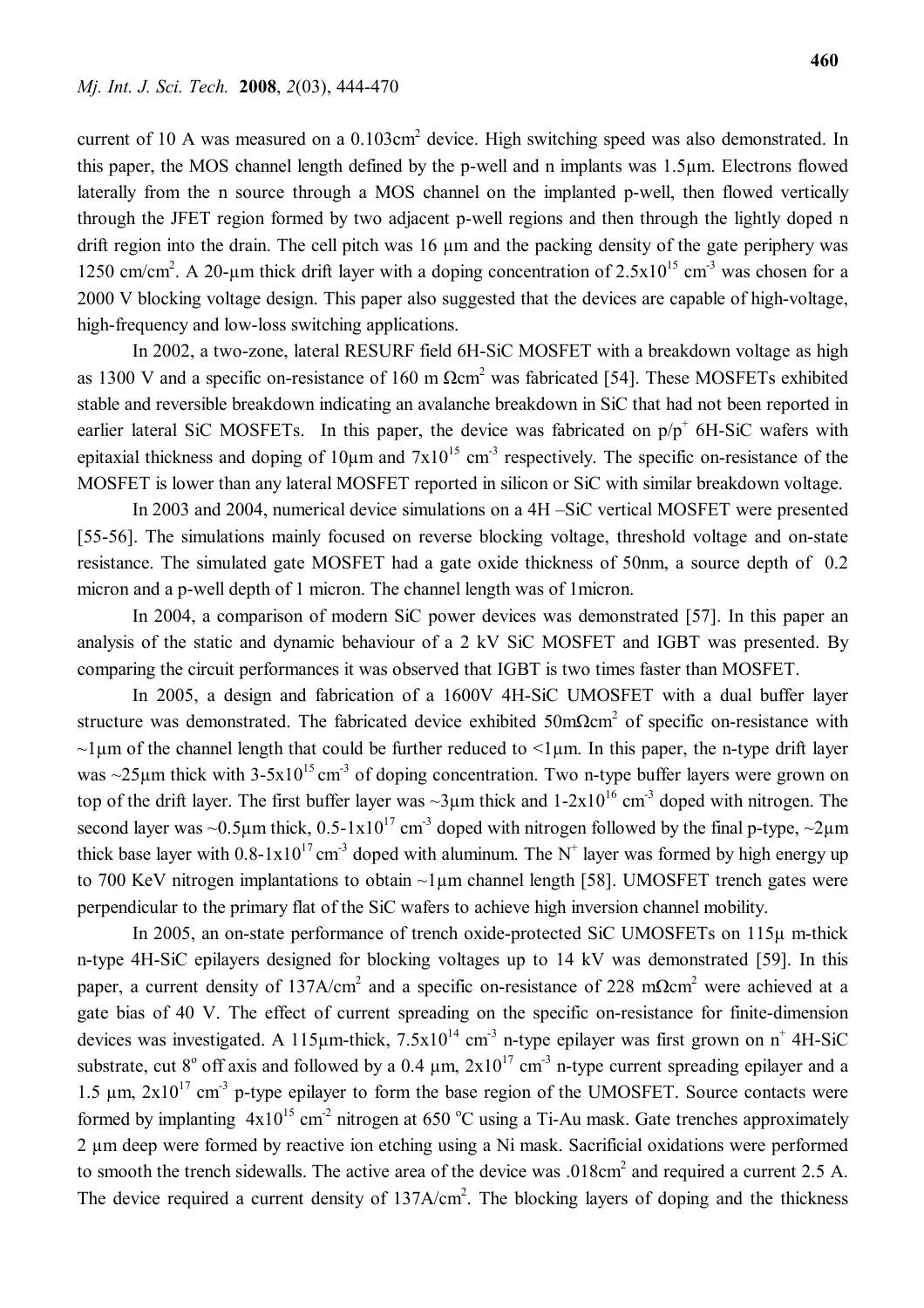used here were theoretically capable of blocking 14 kV and had actually been demonstrated to block 10 kV. However, problems with the edge terminations in the devices limited the blocking voltage to just over 5 kV [59].

In 2005, a 1330 V, 67mΩcm<sup>2</sup> 4H-SiC RESURF lateral MOSFET was investigated [60]. The figure of merit of the presented device was  $26 \text{ MW/cm}^2$ . This figure of the merit was the best among the reported lateral MOSFETs.

In 2006, 4H-SiC DMOSFETs of breakdown voltages of 1.2 kV and 1.8 kV were fabricated [61]. For 1.2 kV, an epilayer with a doping concentration of  $6x10^{15}$  cm<sup>-3</sup> and a thickness of 12  $\mu$ m could be used. For 1.8 kV 4H SiC DMOSFET the device had a gate oxide of 500Å. The gate oxide electric field was limited to approximately 3 MV/cm. The active area of this device was  $0.0936$  cm<sup>2</sup>. An onresistance of 85 m $\Omega$  (R<sub>on-sp</sub> = 8 m $\Omega$ cm<sup>2</sup>) and a drain current of 50 A (534 A/cm<sup>2</sup>) at a forward drop of 5.7 V were measured at room temperature.

In 2006, silicon carbide as energy efficient wide band gap devices was discussed [62]. For RF applications, GaN HEMTs allowed the use of highly efficient Class E circuit topologies demonstrating a high power of 63 W at 2 GHz with 75% power added efficiency. SiC Schottky diodes were allowing up to a 25% reduction in losses in power supplies for computers and servers when used in the power factor correction circuit. Even higher efficiencies could be obtained when the SiC Schottkys were combined with a SiC MOSFET as the switch, resulting in yet another 22% reduction in losses. For motor control, SiC Schottky allowed a >35% reduction in losses as demonstrated for a 3 HP motor drive [62].

In 2007, a compact circuit simulator model was developed and used to describe the performance of a 2kV 4H SiC power DIMOSFET [63]. This model also made a comparison with the widely used 400V, 5A Si power MOSFET. The model's channel current expressions are unique in that they include the channel regions at the corners of square and hexagonal cells that turn on at lower gate voltages and the enhanced linear region transconductance. This model also actively describes the static and dynamic performance of both the Si and SiC devices. In this paper [63] the detailed device comparisons show that both the on-state performance and switching performance at 25 °C are similar between the 400V Si and 2kV SiC MOSFETs with a difference that the SiC device requires twice the gate drive voltage. The main difference between the devices is that the SiC has a five times higher voltage rating without an increase in the specific on-resistance.

#### **Static Induction Transistor**

Due to high breakdown field, silicon carbide is an ideal semiconductor for the fabrication of high power microwave devices operating in the 1-10 GHz range. Static induction transistors have power levels of 470 W at 600 MHz and 38 W at 3 GHz. Due to a high thermal conductivity of SiC, it removes the heat from the substrate during microwave operation. Figure 10 shows the cross section of the SiC static induction transistor (SIT). From the cross section it can be observed that the SIT is a majority carrier unipolar device in which the flow of the electrons from source to drain is controlled by a saddleshaped two-dimensional potential barrier in the semiconductor between the metallic gates. If the doping level and lateral dimensions are chosen correctly, the height of barrier potential will be modulated both by the gate and drain. Since the current increases exponentially as the barrier is lowered, the output characteristics of SIT are like a triode. SIT is important as a microwave device at low frequencies. The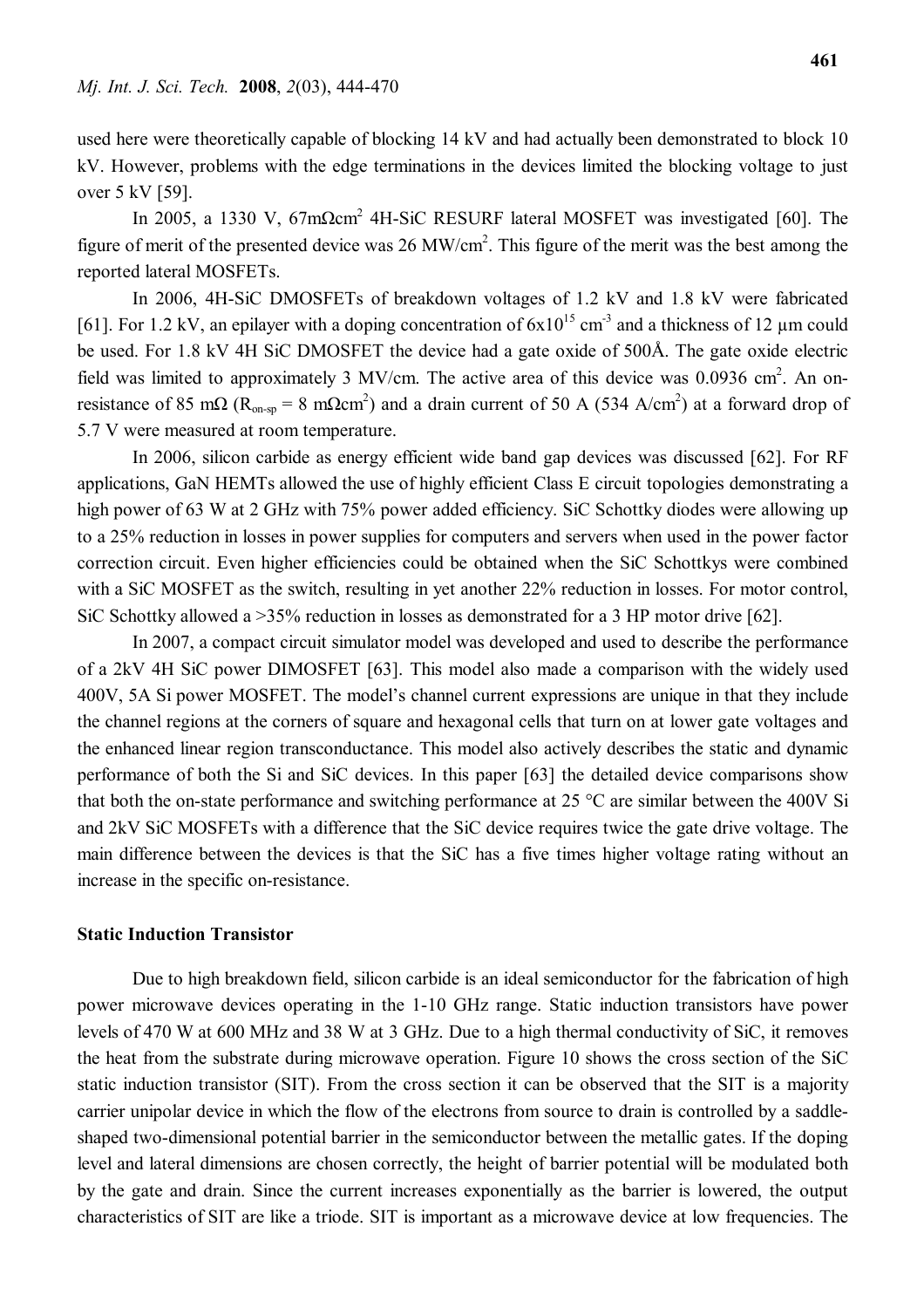maximum drain voltage is 250 V, the on-current at the knee is about 80mA/mm and the blocking gain is approximately 10.



**Figure 10.** Cross section of static induction transistor (SIT) (After R. C. Clarke et al., Ref. 64)

#### *Status and issues regarding the analysis and development of SiC based SIT*

In 1995, 6H-SiC static induction transistors (SITs) were demonstrated, using SiC-specific semiconductor processing technologies such as VPE, reactive ion etching and self aligned sidewall Schottky gates [64]. Under test conditions, 6H-SiC SITs developed 38 W of output power at 175 MHz, a power added efficiency of 60%, and an associated gain of 10 dB. The maximum channel current was 300 mA, and the maximum blocking voltage was 200 V. SIT requires two extremes of doping, a thick 5µm unintentionally-doped drift layer of  $1x10^{16}$  cm<sup>-3</sup> concentration and a very highly doped ( $1x10^{19}$  cm<sup>-</sup> <sup>3</sup>), 0.2μm-thick contact layer. The growth chemistry for SiC employs propane as a source of carbon and silane as a source of silicon, transported via hydrogen carrier gas to an inductively heated (1450°C) graphite susceptor [64].

In 1995 also, SITs were demonstrated on 4H SiC [65]. SiC-specific semiconductor processing technologies such as epitaxy, reactive ion etching, and sidewall Schottky gates were employed. Under pulsed power test conditions, 4H-SiC SITs developed a maximum output power of 225 W at 600 MHz, a power added efficiency of 47% and a gain of 8.7 dB. The maximum channel current was 1 A/cm and the maximum blocking voltage was 200 V.

In 1997, solid state DTV transmitters were demonstrated [66]. These transmitters used silicon bipolar, MOS or silicon carbide SIT transistors in the RF power amplifiers. The solid state transmitters achieved the highest power levels by using the latest LDMOS and silicon carbide RF transistors. In 1998, ion implanted SITs in 4H SiC for the microwave power generation in L and S bands were demonstrated. The ion implanted SITs were measured with 35W and 300W output powers at L and Sbands [67]. In 1999, analysis and design of C-band SITs in 4H SiC was demonstrated. Experimental devices were fabricated on n-type epitaxial wafers of 4H-SiC obtained from Cree Research [68].

In 2000, a multiple self-aligned fabrication process was developed for recessed gate microwave SITs in silicon carbide. This process was demonstrated by fabricating  $4H-SiC$  SITs having  $f<sub>T</sub>$  of 7 GHz [69]. In 2001, a SiC-SIT with SAO structure was fabricated by using aluminum implantation for p gate on 4H n-type SiC [70]. It was found that the SAO structure could be fabricated as expected by observing the cross sectional structure. A very low specific on-resistance of 39 m $\Omega$ cm<sup>2</sup> was successfully obtained. By reducing a unit cell, lower on-resistance could be expected.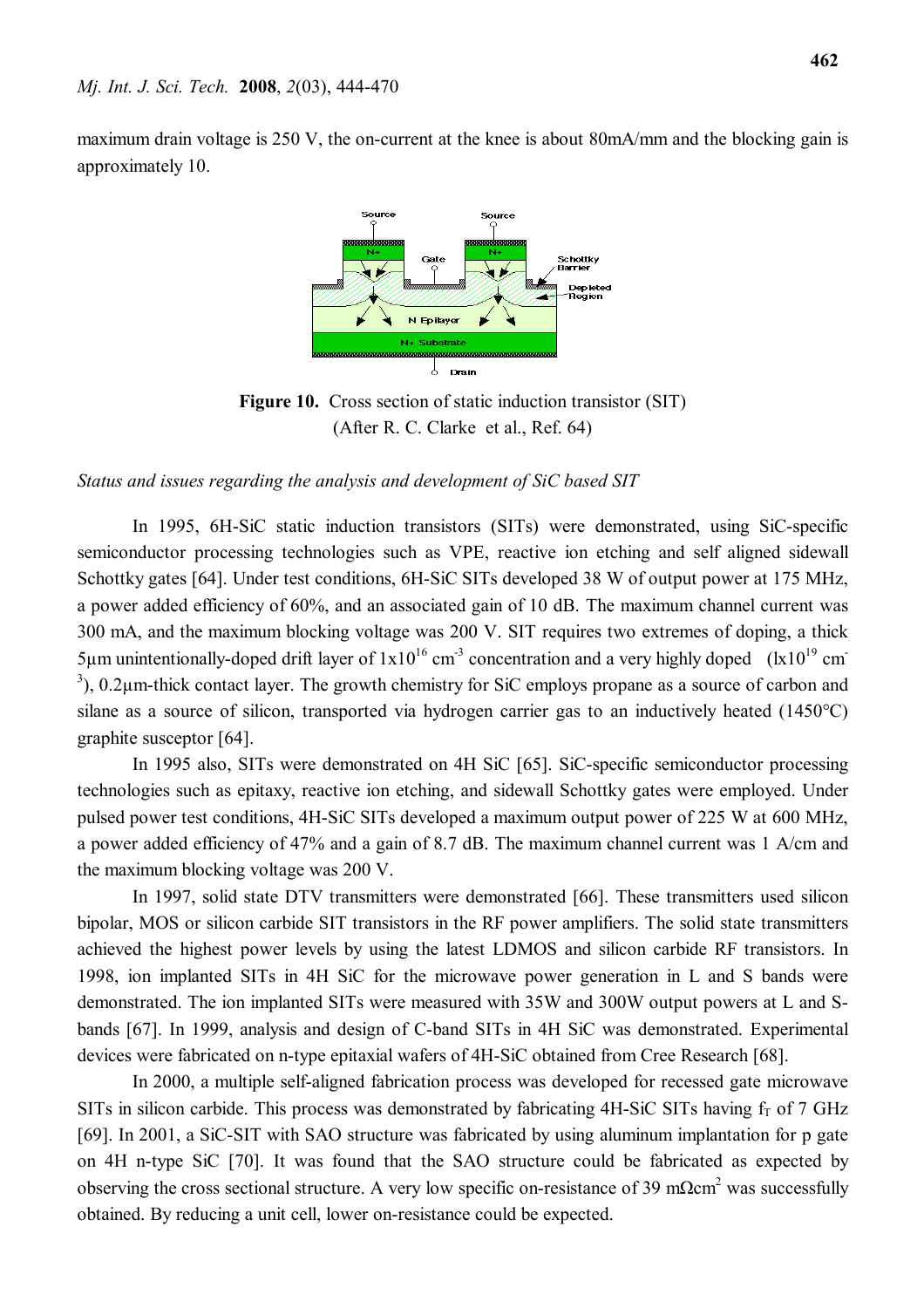In 2002, a vertical channel type static induction transistor with the novel gate structure was introduced [71]. A highest blocking voltage of 2000 V in the case of vertical channel type silicon carbide SITS and a low on-resistance of  $70 \text{m}\Omega \text{cm}^2$  were realised. Turn-off characteristics were investigated and a very fast turn-off time of 20 ns at high temperature of 200 ºC under dc voltage of 1000 V was successfully demonstrated. Large current turned-off properties were also demonstrated by

a parallel connection of two small SITS. In the same year, a silicon carbide based self-aligned and ion implanted SIT for 150 W having S-band operations got demonstrated [72].

In 2003, the effect of interface charges on the operation of 4H silicon carbide SITs was presented [73].

In 2005, a recessed gate silicon carbide SIT was demonstrated [74]. A developed new approach was used to solve the breakdown voltage and the specific on-resistance and trade-off problem, and consequently an extremely high power capability was achieved. Simulations were fully performed to analyse the influence of critical design parameters on the device power performance. They showed that the basic trade-off was successfully eliminated if the depth of a JFET diffusion layer was greater than 1.35 times the gate trench depth due to the effective suppression of the JFET resistance. Consequently, the proposed device architecture showed much higher power capability than the conventional structure, suggesting that the device power performance be maximised by implementing the JFET diffusion layer in a conventional SiC SIT with a narrow half-width of the source region [74].

In 2006, ultra low on-resistance silicon carbide SITs with buried gate structures (SiC-BGSITs) were successfully developed through an innovative fabrication process [75]. A submicron buried p+ gate structure was fabricated by a combination of submicron trench dry etching and epitaxial growth on a trench structure. The breakdown voltage  $V_B$  and specific on-resistance  $R_{on-sp}$  of the fabricated SiC-BGSIT were 700V at a gate voltage  $V_G = -12$  V, and 1.0 m $\Omega$ cm<sup>2</sup> at a current density of J<sub>D</sub> = 200 A/cm<sup>2</sup> and  $V_G = 2.5$  V respectively. This  $R_{on-sp}$  was the lowest on-resistance for 600V-class power switching devices, including other SiC devices and GaN HEMTs. The fabricated BGSIT with  $N_{ch}$  was  $1.3 \times 10^{16}$  /cm<sup>3</sup>. The device active area and W<sub>ch</sub> were 200x200  $\mu$ m<sup>2</sup> and 0.9  $\mu$ m respectively. The drain current I<sub>D</sub> reached 0.08 A, corresponding to a current density J<sub>D</sub> of 200 A/cm<sup>2</sup> at a drain voltage V<sub>D</sub> = 0.2 V and  $V_G = 2.5$  V. From these parameters, the calculated  $R_{on-sp}$  was as low as 1.0 m $\Omega$  cm<sup>2</sup>. The  $R_{on-sp}$  calculated by the device simulator of the same dimension as the fabricated device was 1.1 m $\Omega$ cm<sup>2</sup>, which was almost the same as the measured  $R_{on-sp}$ . From the characteristics, we can observe the decrease of the drain-current  $I_D$  at  $V_D > 6$  V. This phenomenon probably comes from the decrease of the carrier mobility by the self-heating effect and implies the thermal and electrical hardness of such a device at high current density.

In 2007, a buried gate SIT in 4H-SiC with ultra low on-resistance was presented [76]. A result of device simulation showed the appropriate parameters for the device design. For BGSIT with wide W<sub>ch</sub>, an ultra-low R<sub>on-sp</sub> of 1.1 mΩcm<sup>2</sup> was obtained with normally-on characteristic, while a clear saturation I<sub>DS</sub>-V<sub>DS</sub> characteristic and a slightly high R<sub>on-sp</sub> of 1.4 mΩcm<sup>2</sup> were obtained with quasi normally-off characteristic for BGSIT with narrow W<sub>ch</sub>. In order to realise normally-off characteristic, W<sub>ch</sub> must be reduced more. However, it must be realised without increase of on-resistance.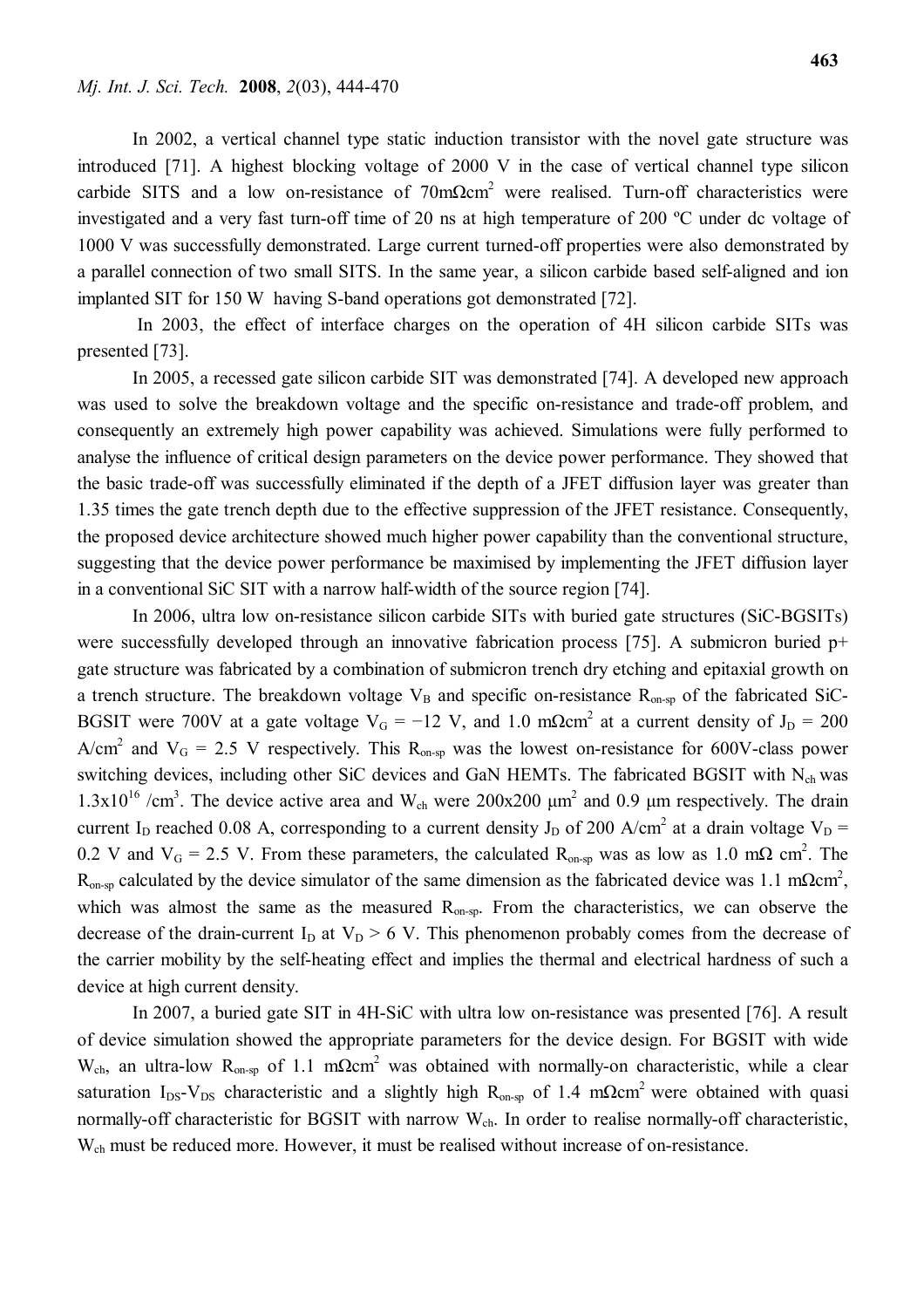#### **Nonvolatile Memory**

The wide bandgap of SiC results in an extremely low value of the intrinsic carrier concentration at room temperature, which is lower than that due to silicon. The leakage current of SiC is negligible. Hence the dynamic memory cells in SiC have storage times of many years at room temperature. Figure 11 shows the cross section of SiC vertically integrated bipolar NVRAM cell at left along with Nchannel MOSFET control logic at right. The NVRAM cell consists of an NPN bipolar access transistor connected to a pn junction storage capacitor. Storage times are plotted as a function of temperature. If these data are extrapolated to lower temperatures, they predict a room temperature storage time of over one million years and give the concept of a truly nonvolatile memory [77].



**Figure 11.** Cross section of nonvolatile memory (After J. A. Copper, Jr. et al., Ref. 77)

*Status and issues regarding the analysis and development of SiC based nonvolatile memory*

In a paper on dynamic charge storage in 6H silicon carbide presented in 1992 [78], pn-junction storage capacitors were fabricated in 6H silicon carbide. The charge decay was dominated by surface generation at the mesa edges and the storage time strongly depended on the method of surface passivation. Charge recovery was thermally activated. Devices passivated by dry oxidation and by wet oxidation exhibited activation energies of 0.66 and 1.48 eV respectively. As a figure of merit, extrapolation of the dry-oxide data gave a room-temperature storage time of  $10<sup>6</sup>$  s, while the same operation on the wet-oxide data gave a value of  $10^{14}$  s.

In 1994, a vertically integrated bipolar storage cell in 6H silicon carbide for nonvolatile memory applications was reported [79]. The vertical1y integrated 6H-SiC bipolar memory cell had an extrapolated room-temperature storage time of  $10<sup>6</sup>$  s. Electrical writing of the cell was demonstrated.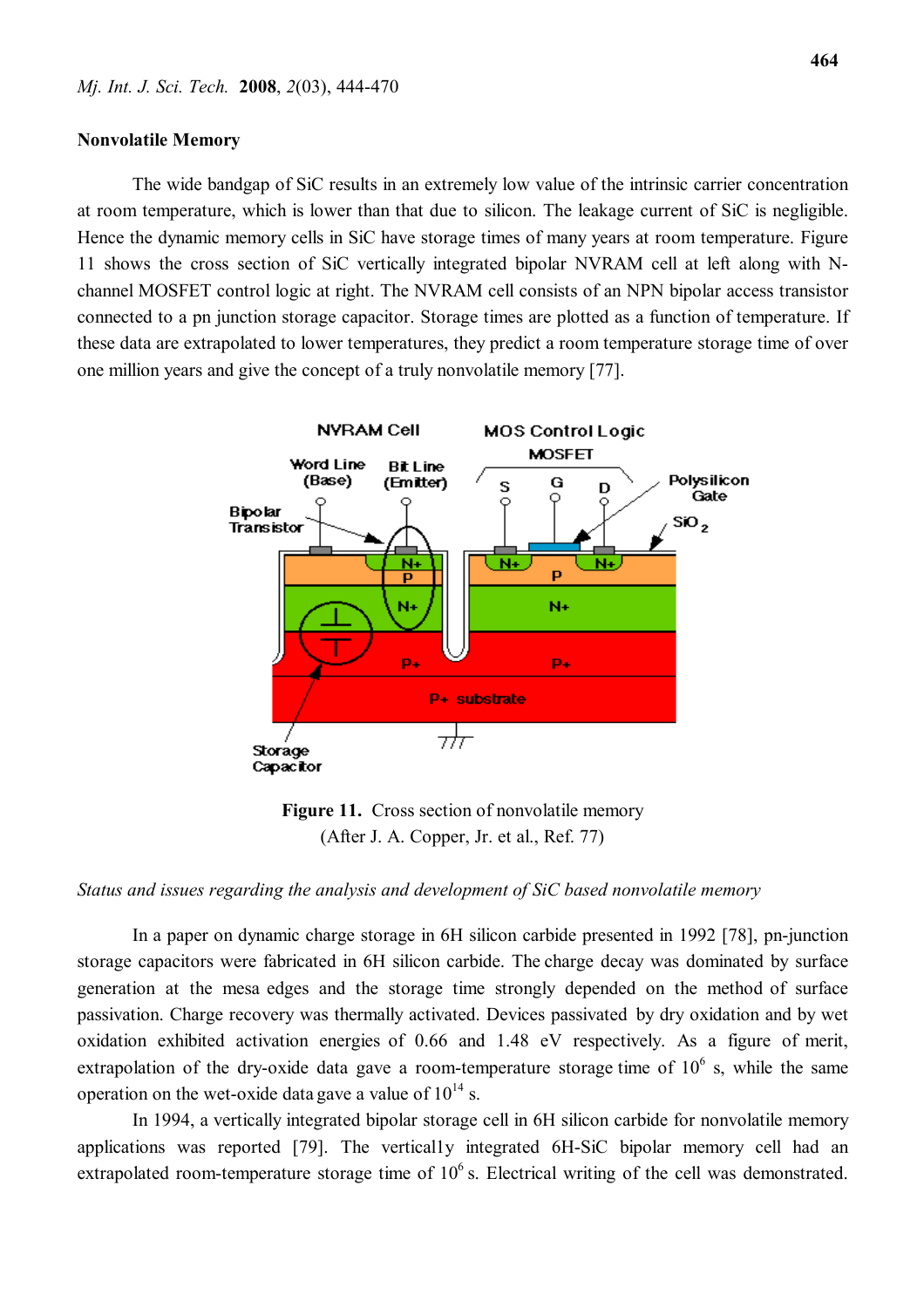Since no applied bias was needed during the storage state, the bipolar cell had a potential for use as a nonvolatile memory.

In the same year, the first monolithic NMOS digital integrated circuits in 6H-SiC were presented [80]. The logic gates were implemented in enhancement-mode NMOS using ion implanted MOSFETs with non-self-aligned metal gates. Inverters, NAND and NOR gates, XNOR gates, D-latches, RS flipflops, binary counters, and half adders were fabricated and characterised. All circuits operated properly from room temperature to over 300°C.

In 2001,  $N_2O$  and NO nitridation by either annealing or direct growth of gate oxides on 4H SiC were analysed [81]. The analysis was based on binding energies from x-ray photoelectron spectroscopy and depth profiles of nitrogen at the  $SiO<sub>2</sub>-SiC$  interface from secondary ion mass spectrometry. A clean  $SiO<sub>2</sub>-SiC$  interface was found in both NO and N<sub>2</sub>O annealed/grown samples as opposed to the interface annealed in Ar which exhibited complex sub-oxides and oxide-carbon compounds.

In 2002, nonvolatile memory characteristics of MOS capacitors were presented [82]. The MOS capacitors were fabricated on N-type 4H SiC substrate with nitrided oxide-semiconductor interface. The charge-retention time was in the order of  $4.6x10<sup>9</sup>$  years as determined by thermally activated (275-355ºC) capacitance transient measurements and extrapolation to room temperature. The estimated activation energy of the charge generation processes was 1.6 eV. The results and the analysis demonstrate that 4H SiC MOS capacitors can be used as a memory element in nonvolatile RAMs.

# **Conclusions**

At present SiC devices appear to compete in the semiconductor market as high voltage, high power switching devices. In this paper we estimate that SiC can be used as a power device and in the development of the nonvolatile memory. It has also been examined that SiC devices can also be operated at microwave frequencies. However, in order to become economically feasible, several critical materials and processing issues still need to be solved.

#### **References**

- 1. J. A. Lely, "Darstellung von einkristallen von siliziumcarbid und beherrschung von art and menge der eingebauten verunreinigungen," *Ber. Dt. Kerm. Ges.*, **1955**, *32*, 229-231.
- 2. Y. M. Tairov and V. F. Tsvetkov, "Investigations of growth processes of ingots of silicon carbide single crystals," *J. Cryst. Growth,* **1978**, *43*, 209-212.
- 3. G. Ziegler, P. Lanig, D. Theis, and C. Weyrich, "Single crystal growth of SiC substrate material for blue light emitting diodes," *IEEE Trans. Electron Devices*, **1983**, *30*, 277-281.
- 4. C. H. Carter, Jr., L. Tang and R. F. Davis, "Growth and characterization of silicon carbide crystal", 4<sup>th</sup> National Review Meeting on the Growth and Characterization of Silicon Carbide, Raleigh, NC, USA, **1987**, pp.15-28.
- 5. M. Ostling and N. Lundberg, **"**Low ohmic cobalt silicide contacts to p-type 6H-SiC", IEEE Device Research Conf., Santa Barbara, CA, USA, June **1996**, pp.157-157.
- 6. S. Sridevan, P. K. Mclarty, and B. J. Baliga, "On the presence of aluminum in thermally grown oxides on 6H-silicon carbide [power MOSFETs]", *IEEE Electron Device Lett.*, **1996**, *17*, 136- 138.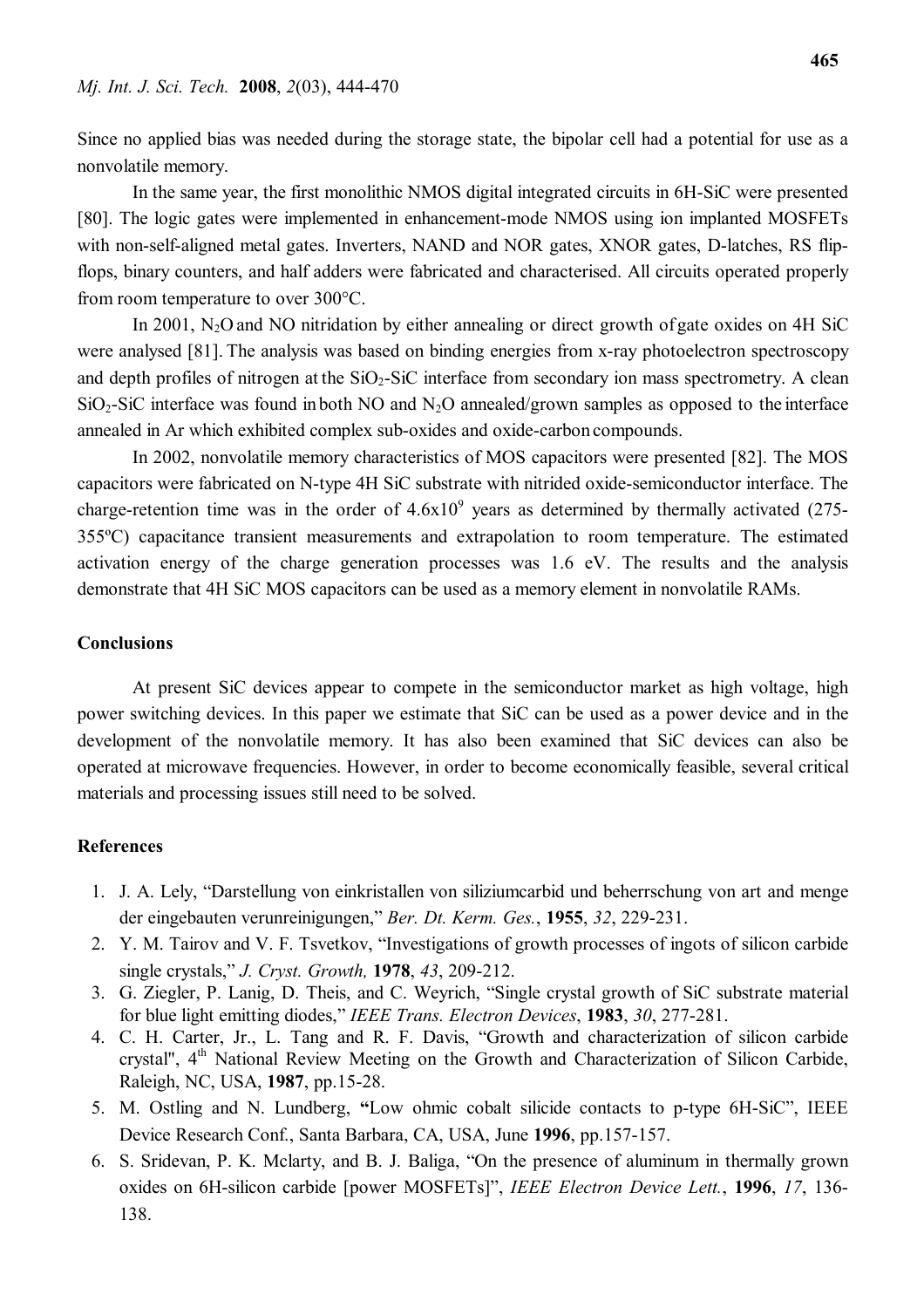- 7. J. W. Palmour, Cree Research, private communication, **1996.**
- 8. R. Y. Lakshman, "A Process for hydrogenation of silicon carbide crystals", *MS. Thesis*, **2001**, Mississipi State University, USA.
- 9. A. Itoh, T. Kimoto, and H. Matsunami, "Excellent reverse blocking characteristics of high-voltage 4H-SiC Schottky rectifiers with boron-implanted edge termination", *IEEE Electron Device Lett.*, **1996**, *17*, 139-141.
- 10. C. Weitzel, J. Palmour, C. Carter, K. Moore, K. Nordquist, S. Allen, C. Thero, and M. Bhatnagar, "Silicon carbide high-power devices", *IEEE Trans. Electron Devices*, **1996**, *43*, 1732-1741.
- 11. D. Alok and B. J. Baliga, "SiC device edge termination using finite area argon implantation", *IEEE Trans. Electron Devices*, **1997**, *44*, 1013-1017.
- 12. G. Brezeanu, M. Badila, B. Tudor, and B. Millan, "Accurate modeling of Ni/6H SiC Schottky barrier diode (SBD) forward characteristics at high current densities", Int. Conference on Semiconductor, Sinaia, Romania, October **2000,** Vol.1, pp. 193-196.
- 13. D. T. Morisette, J. A. Cooper, Jr., M. R. Melloch, G. M. Dolny, P. M. Shenoy, M. Zafrani, and J. Gladish, "Static and dynamic characterization of large area high-current-density SiC Schottky diodes", *IEEE Trans. Electron Devices*, **2001**, *48*, 349-352.
- 14. B. Gheorghe, M. Badila*,* B. Tudor, J. Millan, P. Godignon, F. Udrea, G. A. J. Amaratunga, and A. Mihaila, "Accurate modeling and parameter extraction for 6H-SiC Schottky barrier diodes (SBDs) with nearly ideal breakdown voltage", *IEEE Trans. Electron Devices*, **2001**, *48*, 2148-2153.
- 15. Z. Liu, S. Wang, F. Yu, Y. Zhang, and H. Zhao, "Ti Schottky barrier diodes on n-type 6H-SiC", 6<sup>th</sup> Int. Conference on Solid State and Integrated Circuit Technology, Beijing, China, October **2001**, Vol. 2, pp. 1183-1186**.**
- 16. K. Kinoshita, T. Hatakeyama, O. Takikawa, A. Yahata, and T. Shinohe, "Guard ring assisted RESURF: A new termination structure providing stable and high breakdown voltage for SiC power devices", 14<sup>th</sup> Int. Symposium on Power Semiconductor Devices and ICs, Santa Fe, NM, USA, June **2002**, pp. 253-256.
- 17. J. H. Zhao, P. Alexandrov, and X. Li, "Demonstration of the first 10-kV 4H-SiC Schottky barrier diodes", *IEEE Trans. Electron Device Lett.,* **2003**, *24*, 402-404.
- 18. Y. Zhang, Y. Zhang, Y. Wang, and R. Liang, "The effect of different mechanism on the characteristics of SiC Schottky barrier diode", 4<sup>th</sup> Int. Workshop on Junction Technology, Beijing, China, March **2004**, pp. 171-174.
- 19. T. Nakamura, T. Miyanagi, I. Kamata, T. Jikimoto, and H. Tsuchida, "A 4.15 kV,  $9.07 \text{m}\Omega\text{cm}^2$ 4H–SiC Schottky barrier diode using Mo contact annealed at high temperature", *IEEE Trans. Electron Device Lett.*, **2005**, *26*, 99-101.
- 20. X. Jordan, D. Fournier, M. Vellvehi, A. P Crez, R. Perez, P. Godignon, and J. Millin, "Comparative evaluation of high current SiC Schottky diodes and Si PN junction diodes", Spanish Conference on Electron Devices, Tarragona, Barcelona, Spain, February **2005,** pp.87-90.
- 21. C. H. Zhou, X. R. Luo, X. C. Deng, J. P. Zhang, Z. J. Li, and B. Zhang,"High breakdown voltage 4H-SiC Schottky barrier diodes with floating metal rings for MMIC applications", 8<sup>th</sup> Int. Conference on Solid-State Integrated Circuit Technology, Shanghai, China, October **2006**, pp. 944-946.
- 22. S. Hu and K. Shan, "A new edge termination technique for SiC power devices", *Solid State Electronics*, **2004**, *48*, 122-123.
- 23. J. A. Cooper, M. R. Melloch, R. Singh, A. Aggarwal, and J. W. Palmour, "Status and prospect for SiC MOSFET", *IEEE Trans. Electron Devices*, **2002**, *49*, 658-664.
- 24. R. Kosugi, S. Suzuki, M. Okamoto, S. Harada, J. Senzaki, and K. Fukuda, "Strong dependence of the inversion channel mobility of 4H and 6H SiC (0001) MOSFETs on the water content in pyrogenic re-oxidation annealing", *IEEE Electron Device Lett.*, **2002**, *23*, 136-138.
- 25. S. M. Sze, "Physics of Semiconductor Devices," 2 nd Edn., John Wily & Sons, New York, **1985**.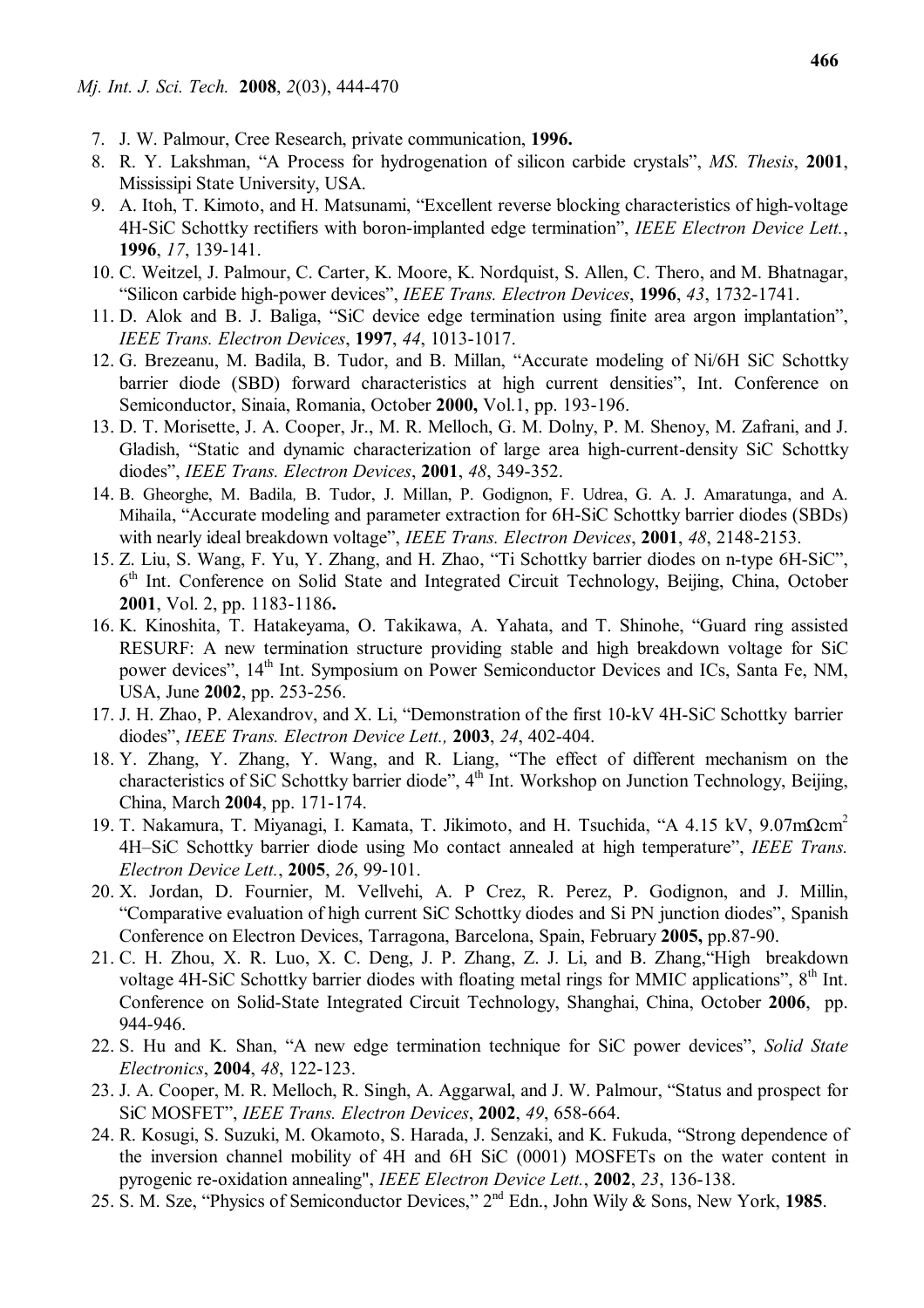- 26. J. N. Shenoy, J. A. Cooper, and M. R. Melloch, "High-voltage double-implanted MOS power transistors in 6H-SiC", IEEE Device Research Conference, Santa Barbara, CA, USA, June **1996**, pp. 202-204.
- 27. J. N. Shenoy, J. A. Cooper, and M. R. Melloch, "High-voltage double-implanted power MOSFET's in 6H-SiC," *IEEE Trans. Electron Device Lett.*, **1997**, *18*, 93-95.
- 28. P. M. Shenoy and B. J. Baliga, "The planar 6H-SiC ACCFET: A new high-voltage power MOSFET structure," *IEEE Trans. Electron Device Lett.*, **1997**, *18*, 589-591.
- 29. M. Ruff, H. Mitlehner, and R. Helbig, "SiC devices: Physics and numerical simulation", *IEEE Trans . Electron Device*, **1994**, *41*, 1040-1054.
- 30. M. Bhatnagar and B. J. Baliga, "Comparison of 6H-SiC, 3C-SiC and Si for power devices", *IEEE Trans. Electron Devices*, **1993,** *40*, 645-655.
- 31. K. Shenai, R. S. Scott, and B. J. Baliga, "Optimum semiconductors for high power electronics," *IEEE Trans. Electron Devices*, **1989**, *36*, 1811-1823.
- 32. B. J. Baliga, "Trends in power semiconductor devices," *IEEE Trans. Electron Devices*, **1996**, *43*, 1717-1731.
- 33. R. B. Hillborn and H. Kang, "Charge Carrier Concentration and Mobility in n-Type 6H Polytypes of SiC", University of South Carolina Press, **1973**, pp. 337-339.
- 34. J. Tan, J. A. Cooper, Jr., and M. R. Melloch, "High-voltage accumulation-layer UMOSFETs in 4H SiC", *IEEE Electron Device Lett.*, **1998**, *19*, 487-489.
- 35. J. Spitz, J. A. Cooper, and M. R. Melloch, "High-voltage lateral DMOSFETs in 4H-SiC", *IEEE Electron Device Lett.*, **1998**, *19*, 100-102.
- 36. B. J. Baliga, "Power semiconductor device figure of merit for high-frequency applications", *IEEE Electron Device Lett.*, **1989**, *10*, 455-457.
- 37. D. M. Brown, M. Ghezzo, J. Kretchmer, E. Downey, J. Pimbley, and J. Palmour, "SiC MOS interface characteristics", *IEEE Trans. Electron Devices*, **1994**, *41*, 618-620.
- 38. J. W. Palmour, J. A. Edmond, H. S. Kong, and C. H. Carter, Jr., "Vertical power devices in silicon carbide," Int. Conference on Silicon Carbide and Related Materials, Santa Barbara, USA, **1994**, p. 499.
- 39. A. K. Agarwal, R. R. Siergiej, S. Seshadri, M. H. White, P. G. McMullin, A. A. Burk, L. B. Rowland, C. D. Brandt, and R. H. Hopkins, "A critical look at the performance advantages and limitations of 4H-SiC power UMOSFET structures", 8<sup>th</sup> Int. Symposium on Power Semiconductor Devices and ICs, Maui, HI, USA, May **1996**, pp. 119-122.
- 40. A. K. Agarwal, J. B. Cascady, L. B. Rowland, W. F. Valek, M. H. White, and C. D. Brandt, "1.1KV 4H-SiC Power UMOSFET's," *IEEE Trans. Electron Device Lett.*, **1997**, *18*, 586-588.
- 41. Y. Sugawara and K. Asano, "1.4 kV 4H-SiC UMOSFET with low specific on resistance," Int. Symposium on Power Semiconductor Devices and ICs, Kyoto, Japan, **1998**, pp.119-122.
- 42. J. B. Casdy, A. K. Agarwal, L. B. Rowland, W. F. Valek, and C. D. Brandt, "900V DMOS and 1100 V UMOS 4H-SiC power FET's," IEEE Devices Research Conference, Fort Collins, USA, June **1997**, pp. 32-33.
- 43. J. B. Casady, A. K. Agarwal, L. B. Rowland, S. Seshadri, P. A. Sanger, and C. D. Brandt, "Silicon carbide MOSFET technology", IEEE Int. Symposium on Compound Semiconductor, San Diego, USA, **1997**, pp. 359-362 .
- 44. Y. Sugawara and K. Asan, "1.4kV 4H-SiC UMOSFET with low specific on- resistance", 10<sup>th</sup> Int. Symposium on Power Semiconductor Devices and ICs, Kyoto, Japan, June **1998**, pp.119-122.
- 45. C. M. Johnson, N. G. Wright, S. Ortolland, D. Morrison, K. Adachi, and A. O'Neill, "Silicon carbide power devices: hopeful or hopeless?", IEE Colloquium on Recent Advances in Power Devices, London, UK, **1999**, pp. 10/1-10/5.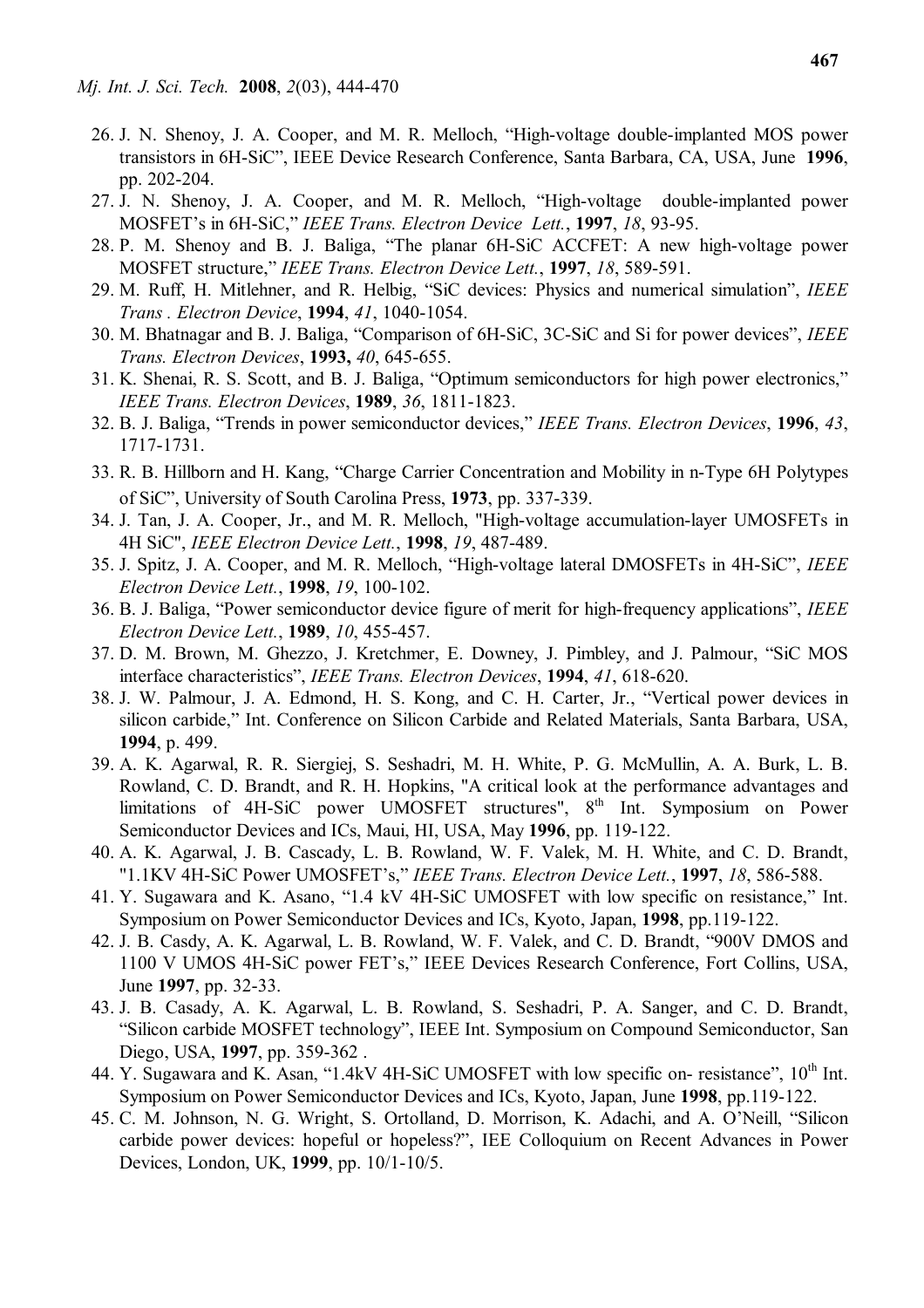- 46. A. Mihaila, F. Udrea, R. Azar, J. Liang, G. Amaratungal, A. Rusu, and G. Brezeanu, "Theoretical and numerical investigation of SiC JFET and MOSFET at 6.5kV", Semiconductor Conference, Sinaia, Romania, October **1999**, pp.191-194**.**
- 47. N. S. Saks, S. S. Mani, A. K. Agarwal, and M. G. Ancona, "A 475-V high-voltage 6H-SiC lateral MOSFET", *IEEE Electron Device Lett.*, **1999**, *20*, 431-433.
- 48. W. E. Wagner, III and M. H. White, "Characterization of silicon carbide epitaxial channel MOSFETs", *IEEE Trans. Electron Devices*, **2000**, *47*, 2214-2220.
- 49. S. Banerjee, K. Chatty, T. P. Chow, and R. J. Gutmann, "Improved high-voltage lateral RESURF MOSFETs in 4H–SiC", *IEEE Electron Device Lett.*, **2001**, *22*, 209-211.
- 50. D. R. Disney, A. K. Paul, M. Darwish, R. Basecki, and V. Rumennik, "A new 800V lateral MOSFET with dual conduction paths", Int. Symposium on Power Semiconductor Devices and ICs, Osaka, Japan, **2001**, pp. 399-402.
- 51. D. Alok, E. Arnold, R. Egloff, J. Barone, J. Murphy, R. Conrad, and J. Burke, "4H-SiC RF power MOSFETs", *IEEE Electron Device Lett.*, **2001**, *22*, 577-578.
- 52. R. Ramovi, M. Jevti, J. Hadzi-Vukovi, and D. Randjelov, "A novel analytical model of a SiC MOSFET", 23rd Int. Conference on Microelectronics (MIEL 2002), Nis, Yugoslavia, May **2002**, Vol. 2, pp. 447-450.
- 53. S. H. Ryu , A. Agarwal, J. Richmond, J. Palmour, N. Saks, and J. Williams, "10 A, 2.4 kV Power DiMOSFETs in 4H-SiC", *IEEE Electron Device Lett.*, **2002**, *23*, 321-323.
- 54. S. Banerjee, T. P. Chow, and R. J. Gutmann, "1300-V 6H-SiC Lateral MOSFETs with two RESURF zones", *IEEE Electron Device Lett.*, **2002**, *23*, 624-626.
- 55. M. Hasanuzzaman, S. K. Islam, and L. M. Tolbert, "Model simulation and verification of vertical double implanted (DIMOSFET) transistor in 6H-SIC", *Int. J. Modeling and Simulation*, **2003**, *4*, 1-4.
- 56. M. Avram, G. Brezeanu, and D. P. Poenar, "The comparison of modern SiC power devices", IEEE Int. Conference on Industrial Technology, Hammamet, Tunisia, December **2004**, Vol.1, pp.504-509.
- 57. L. Chen, O. J. Guy, M. R.Jennings, S. P. Wilks, and P. A. Mawby, "Simulation study of 1.2kV  $4H-SiC$  DIMOSFET structures",  $7<sup>th</sup>$  Int. Conference on Solid-State and Integrated Circuits Technology, Beijing, China, October **2004**, Vol.3, pp. 2341-2344.
- 58. Q. Zhang, M. Gomez, C. Bui, and E. Hanna, "1600V 4H-SiC UMOSFETs with dual buffer layers", 17<sup>th</sup> Int. Symposium on Power Semiconductor Devices and IC's", Santa Barbara, CA, USA, May **2005**, pp. 211-214.
- 59. Y. Sui, T. Tsuji, and J. A. Cooper, Jr., "On-state characteristics of SiC power UMOSFETs on 115 µm drift layers", *IEEE Electron Device Lett.*, **2005**, *26*, 255-257.
- 60. T. Kimoto, H. Kawano, and J. Suda, "1330 V, 67 m $\Omega$  cm<sup>2</sup> 4H-SiC (0001) RESURF MOSFET", *IEEE Electron Device Lett.*, **2005**, *26*, 649-651.
- 61. A. Agarwal, M. Das, B. Hull, S. Krishnaswami, J. Palmour, J. Richmond, S. H. Ryu, and J. Zhang, "Progress in silicon carbide power devices", 64<sup>th</sup> Device Research Conference, Pennsylvania, USA, June **2006**, pp. 155-158.
- 62. J. W. Palmour, "Energy efficient wide bandgap devices", Compound Semiconductor Integrated Circuit Symposium 2006, San Antonio, TX, USA, November **2006**, pp. 4-7.
- 63. T. R. McNutt, A. R. Hefner, H. A. Mantooth, D. Berning, and S. H. Ryu, "Silicon carbide power MOSFET model and parameter extraction sequence", *IEEE Trans. Power Electronics*, **2007**, *22*, 353-362.
- 64. R. C. Clarke, R. R. Siergiej, A. K. Agarwal, C. D. Brandt, A. A. Burk, Jr., A. Morse, and P. A. Orphanos, "30W VHF 6H-SiC Power static induction transistor", IEEE/Cornell Conference on Advanced Concepts in High Speed Semiconductor Devices and Circuits, Ithaca, NY, USA, August **1995**, pp. 47-55.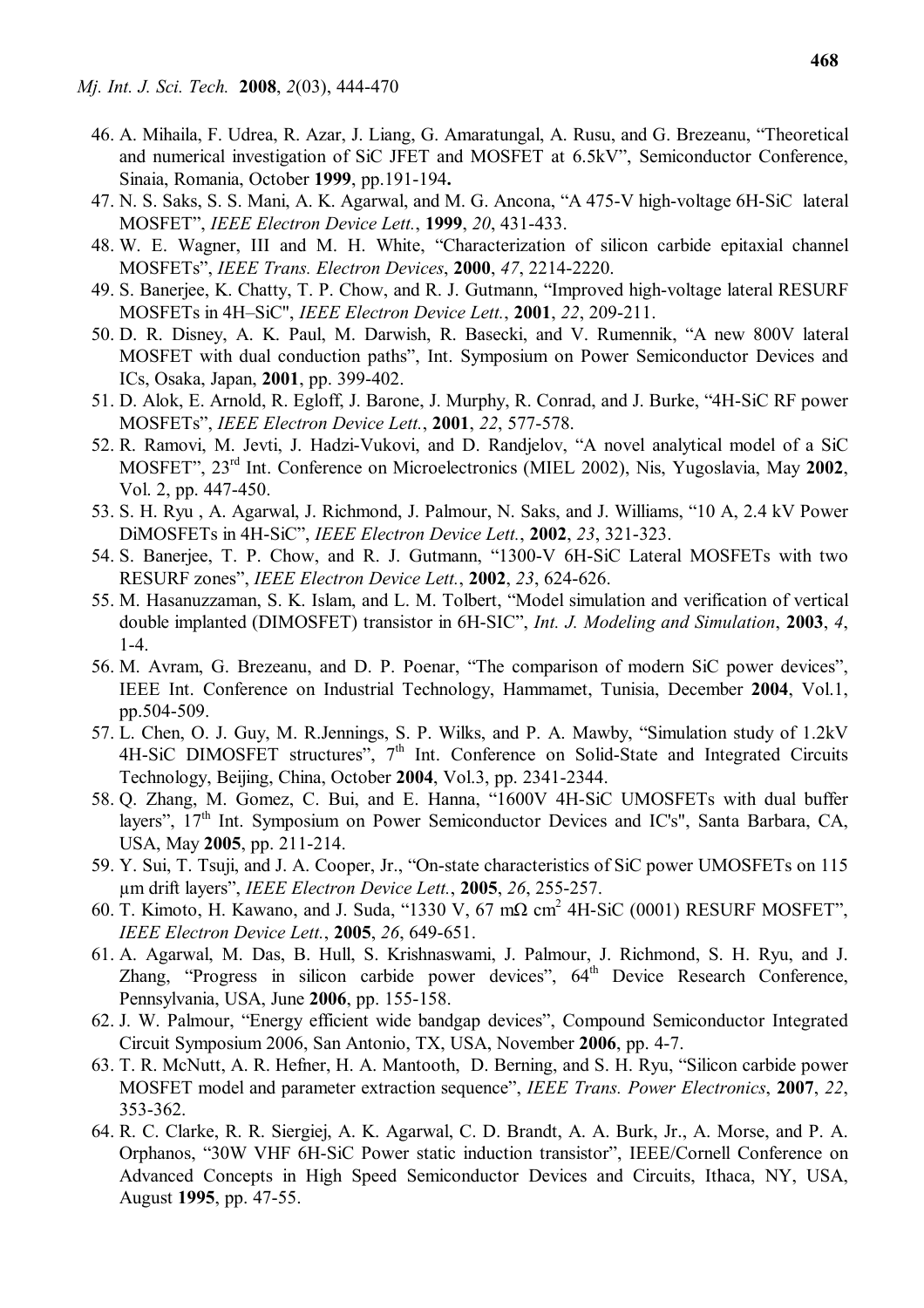- 65. R. C. Clarke, R. R. Siergiej, A. K. Agarwal, C. D. Brandt, A. A. Burk, Jr., A. Morse, and P. A. Orphanos, "High power 4H SiC static induction transistors", Int. Electron Devices Meeting, Washington, DC, USA, December **2005**, pp. 353-356.
- 66. C. Davis, J. Hawkins, and C. Einolf, Jr.,"Solid state DTV transmitters", *IEEE Trans. Broadcasting*, **1997**, *43*, 252-260.
- 67. A. K. Agarwal, L. S. Chen, G. W. Eldridge, R. R. Siergiej, and R. C. Clarke, "Ion-implanted static induction transistors in 4H-SiC", 56<sup>th</sup> Device Research Conference, Charlottesville, VA, USA, June **1998**, pp. 94-95.
- 68. J. P. Henning, A. Przadka, M. R. Melloch, and J. A. Cooper, Jr., "Design and demonstration of C-band static induction transistors in 4H silicon carbide",  $57<sup>th</sup>$  Device Research Conference, Santa Barbara, CA, USA, June **1999**, pp. 26-28.
- 69. J. P. Henning, A. Przadka, M. R. Melloch, and J. A. Cooper, Jr., "A novel self-aligned fabrication process for microwave static induction transistors in silicon carbide", *IEEE Electron Device Lett*., **2000**, *21*, 578-580.
- 70. H. Onose, T. Yatsuo, A. Watanabe, T. Yokota, T. Ishikawa, I. Sanpei, T. Someya, and Y. Kobayashi, "Design consideration for 2 kV SiC-SIT",  $13<sup>th</sup>$  Int. Symposium on Power Semiconductor Devices and IC's", Osaka, Japan, June **2001**, pp. 179-182.
- 71. H. Onose, A. Watanabe, T. Someya, and Y. Kobayashil, "Switching properties of 2 kV SiC- SIT", 14th Int. Symposium on Power Semiconductor Devices and IC's, Santa Fe, NM, USA, June **2002**, pp. 134-135.
- 72. T. J. Knight, R. C. Clarke, R. R. Barron, J. A. Ostop, B. A. Morick, J. R. Gigante, W. J. Malkowski, A. W. Morse, G. DeSalvo, and K. J. Petrosky, "A silicon carbide self-aligned and ion implanted static induction transistor (SAI-SIT) for 150 watt S-band operation",  $60<sup>th</sup>$  Device Research Conference, Santa Barbara, California, USA, June **2002**, pp.179-180.
- 73. J. Fuerherm, Y. A. Zeng, and M. H. White, "A study of interface charges on the operation of 4H silicon carbide (SiC) static induction transistors", Int. Symposium on Semiconductor Device Research, Washington, DC, USA, December **2003**, pp. 134-135.
- 74. Y. C. Choi, H. Y. Cha, M. Chandrasekhar, L. F. Eastman, and M. G. Spencer, "A new approach to maximizing the power handling capability in recessed-gate silicon carbide static induction transistors", IEEE 36<sup>th</sup> Power Electronics Specialist Conference, Orlando, FL, USA, 2005, pp. 2171-2174.
- 75. Y. Tanaka, M. Okamoto, A. Takatsuka, K. Arai, T. Yatsuo, K. Yano, and M. Kasuga, "700-V, 1.0-mΩcm<sup>2</sup> Buried gate SiC-SIT", *IEEE Electron Device Lett.*, **2006**, *27*, 908-910.
- 76. Y. Tanaka, M. Okamoto, A. Takatsuka, K. Arai, T. Yatsuo, K. Yano, and M. Kasuga, "Buried gate static induction transistors in 4H-SiC (SiC-BGSITs) with ultra low on-resistance, 19<sup>th</sup> Int. Symposium on Power Semiconductor Devices and ICs, Jeju, Korea, May **2007**, pp. 93-96.
- 77. J. A. Cooper, Jr., J. W. Palmour, C. T. Gardner, M. R. Melloch, and C. H. Carter, Jr., "Bulk and perimeter generation in 6H-SiC diodes," Int. Semiconductor Device Research Symposium, Charlottesville, VA, USA, December **1991**, pp. 110-112.
- 78. J. A. Cooper, Jr., M. R. Melloch, W. Xie, J. A. Palmour, and C. H. Carter, Jr., "Dynamic charge storage in 6H-silicon carbide: prospects for high-speed nonvolatile RAM's," *IEEE Trans. Electron Devices*, **1992**, *39*, 2646-2647.
- 79. W. Xie, J. A. Cooper, Jr., M. R. Melloch, J. W. Palmour, and C. H. Carter, Jr, "A vertically integrated bipolar storage cell in 6H silicon carbide for nonvolatile memory applications", *IEEE Electron Device Lett.*, **1994**, *15*, 212-214.
- 80. W. Xie, J. A. Cooper, Jr., and M. R. Melloch, "Monolithic NMOS digital integrated circuits in 6H-SiC", *IEEE Electron Device Lett.*, **1994**, *15*, 455-457.
- 81. P. Jamet and S. Dimitrijev, "Physical properties of  $N_2O$  and NO-nitrided gate oxides grown on 4H SiC," *Appl. Physics Lett.*, **2001**, *79*, 323–325.